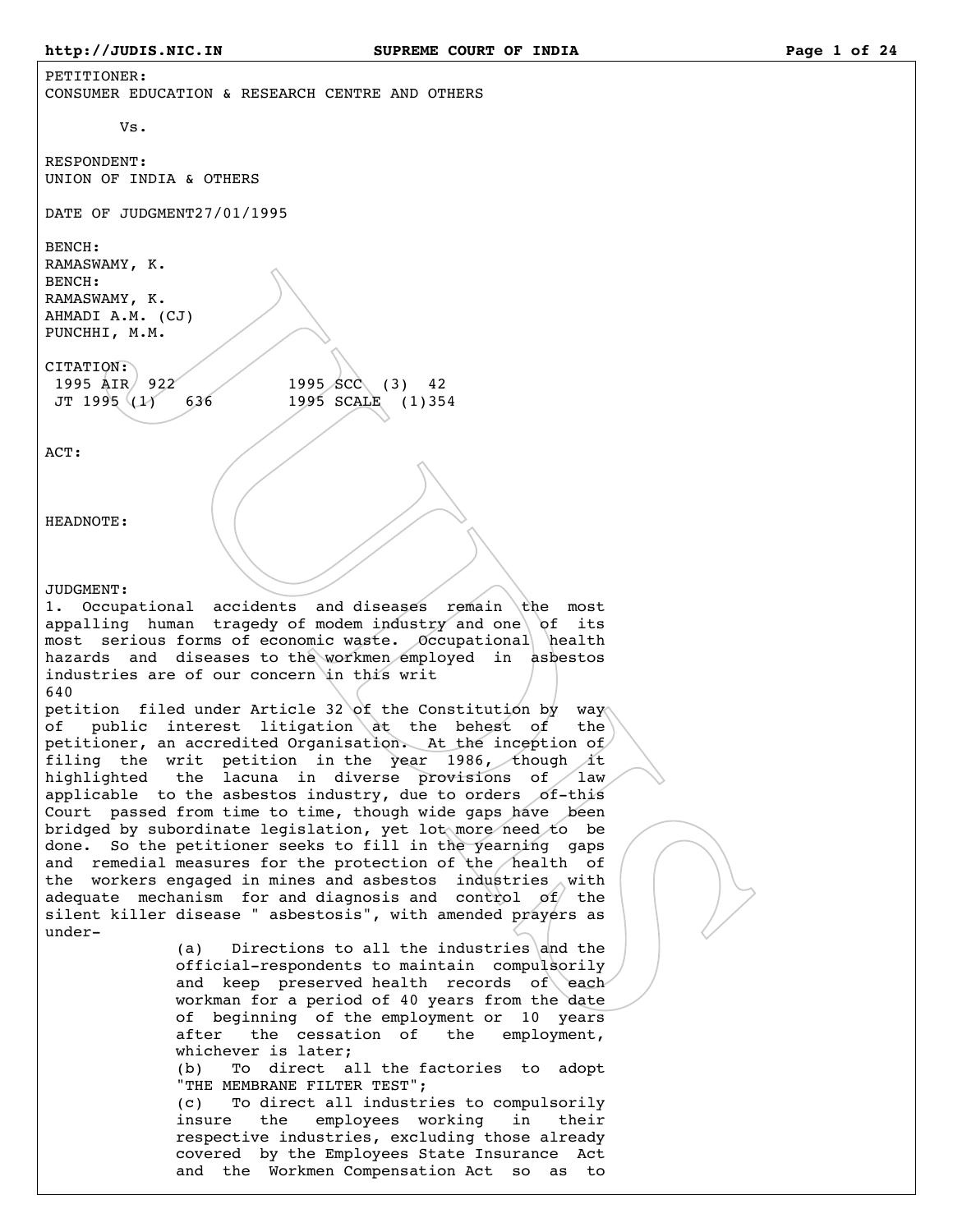641

 entitle the workmen to get adequate compensation for occupational hazards or diseases or death; (d) To direct the authorities to appoint a committee of experts to determine the standard of permissible exposure limit value of 2 fibre/cc and to reduce to 1-fibre/cc for Chrystolite type of asbestos, 0.5-fibre/cc for Amosite type of asbestos and for the time being 0.2-fibre/cc for Crocidolite type of asbestos at par with the international standards; (e) To direct the appropriate Govenunents to cover the workmen and to extend them Factories Act or by suitable regulatory provisions contained therein to all small scale sectors which arc not covered under the Factories Act;  $(f)$  To direct re-examination of such of those persons who are found suffering from **Asbestosis by National Institute of** Occupational Health but not the E.S.I. hospitals; and in particular the Inspector of factories, Gujarat, be directed to have re examined all those workmen, examined by ESI by N.G.D.H. and to award compensation; and  $(g)$  To direct the Central Goverment to appoint a committee to recommend whether dry process can be completely replaced by wet process. 2. It would appear from the record that in Karnataka, Andhra Pradesh and Rajasthan, there exists about thirty mines and the workmen employed therein are about  $106$  1. There are about 74 asbestos industries in nine States, namely, Haryana, Delhi, Andhra Pradesh, Karnataka, Rajasthan, Maharashtra, Kerala, Gujarat and Madhya Pradesh. It would also appear that as on August 1986 there are about 11,000 workmen employed in those industries. Basing on Biswas Committee report, the petitioner filed the writ petition. The Central Govt. accepting the said report, framed modal Rule 123A of Factories Act and on its model relevant laws and Rules were amended and are now brought into force. We are not referring to the findings and recommendations of Biswas Committee as the "Asbestos Convention, 1986" covered the whole ground. 3. In Convention 162 of the International Labour Conference (ILC) held in June, 1986, it had adopted on 24th June, 1986 the Convention called "the Asbestos Convention, 1986". India is one of the signatories to the Convention and it played a commendable role suggesting suitable amendments in the preparatory conferences. It has come into force from June 16, 1989, after its ratification by the Member-States. Article 2(a) defines "asbestos" to mean the fibrous form of mineral silicates belonging to rock-forming minerals of the serpentine group, i.e. chrysotile (white asbestos), and of the amphibole group, i.e. actinolite, amosite (brown asbestos, cummingtonitegrunerite),anthophyllite, crocidolite (blue asbestos), tremolite, or any mixture containing one or more of these." "Asbestos dust" is defined as "airborne particles of asbestos or

settled particles of asbestos" which may become airborne in the working environment "Respirable asbestos fibre" is defined as a particle of asbestos with a diameter of less than sum and of which the length is at least three times the diameter; "Workers" coverall employed persons; "Workplace"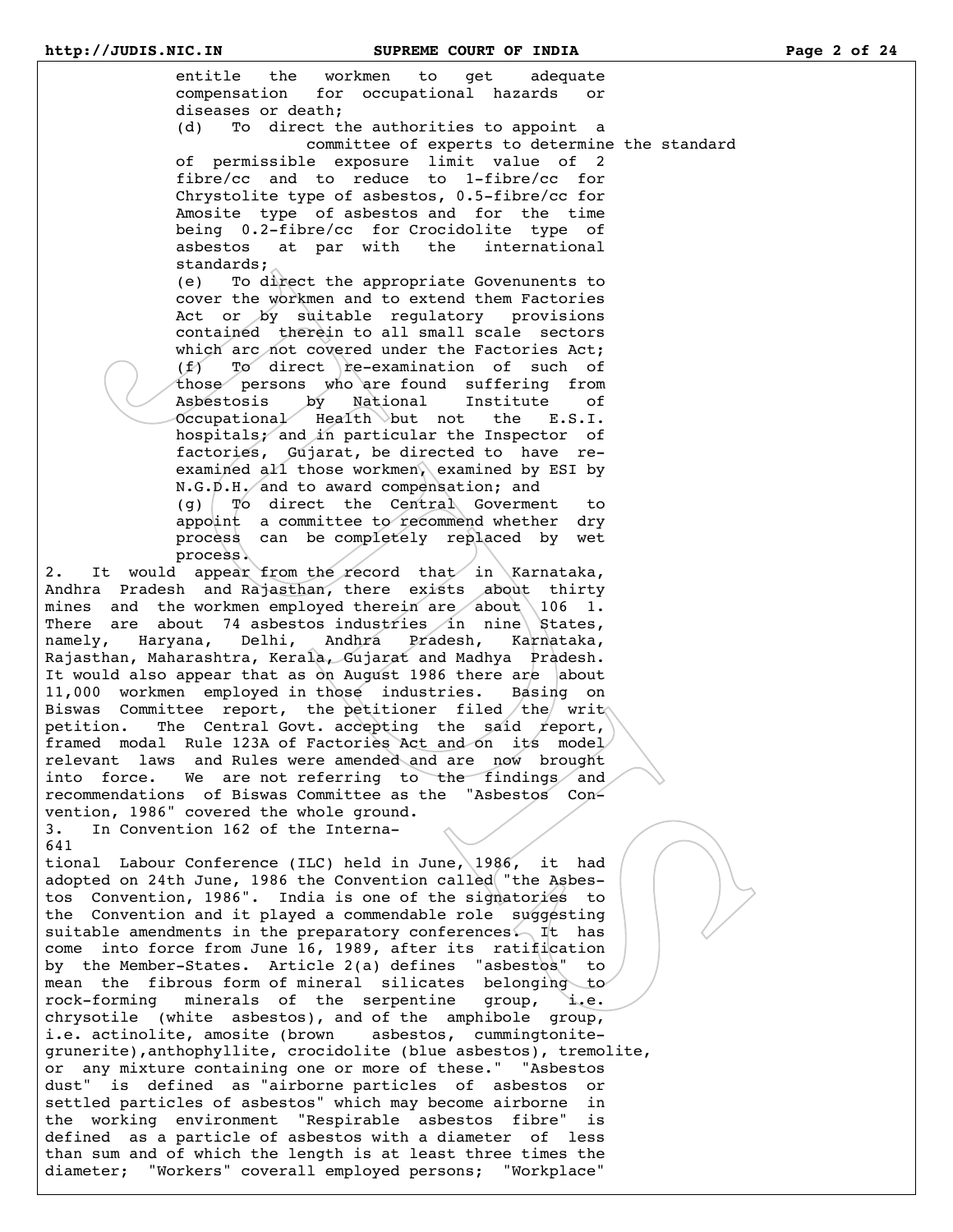covers all places where workers need to be or need to go by reason of their work and which are under the direct or indirect control of the employer;

4. Article 5(2) provides that "National laws or regulations shall provide for the necessary measures, including appropriate penalties, to ensure effective enforcement of and compliance with the provisions of the Convention.". Article 8 provides that "employers and workers or their representatives shall co-operate as closely as possible at all levels in the undertaking in the application of the measures prescribed pursuant to this Convention". Article 9 in Part III prescribes Protective and Preventive Measures, regulating that the national laws or regulations shall provide that exposure to asbestos shall be prevented or controlled by one or more of the following measures (a) making work in which exposure to asbestos may occur subject to regulations prescribing adequate engineering controls and work practices, including workplace hygiene; (b) prescribing special rules and procedures including authorisation, for the use of asbestos or of certain types of asbestos or products containing asbestos or for certain work processes. Article 15 postulates that  $(1)$  "the competent authority shall prescribe limits for the exposure of workers to asbestos or other exposure criteria for the evaluation of me working environment  $(2)$  the exposure limits or other exposure criteria shall be fixed and periodically reviewed and updated in the light of technological progress and advances in technological and scientific knowledge, (emphasis supplied), (3) in all workplaces where workers are exposed to asbestos, the employer shall take all appropriate measures to prevent or control the release of asbestos dust into the air, to ensure that the exposure limits  $\alpha r$  other exposure criteria are complied with and also to reduce exposure to as low a level as is reasonably practicable." Clause (4) provides that on its failure to carry out the above direction to the industry to maintain and replace, as necessary, at no cost to the workers, adequate respiratory protective equipment and special protective clothing as appropriate. Respiratory protective equipment should/comply with standards set by the competent authority and be used only as a supplementary, temporary, emergency or exceptional measure and not as an alternative to technical control. 642

5.Article 16 mandates, that 'each employer shall be made responsible for the establishment and implementation of practical measures for the prevention and control of the exposure of the workers he employs to asbestos and for their protection against the hazards due to asbestos (" (emphasis supplied). Article 17 provides demolition of plants or structures containing friable asbestos insulation etc., the details whereof are not necessary. Article 18 obligates the employer to provide clothing to the workers, maintenance, handling and cleaning thereof etc. etc. Article  $19\$  deals with the disposal of the waste containing asbestos. Part IV consisting of Articles 20 and 21, deals with surveillance of the working environment and workers' health. Article 20  $(1)$ provides that "where it is necessary for the protection of the health of workers, the employer shall measure the concentrations of airborne asbestos dust in workplaces, and shall monitor the exposure of workers to asbestos at intervals and using methods specified by the competent authority." Sub-Article (2) of Article 20 envisages maintenance of the records:- "the records of the monitoring of the working environment and of the exposure of workers to asbestos shall be kept for a period prescribed by the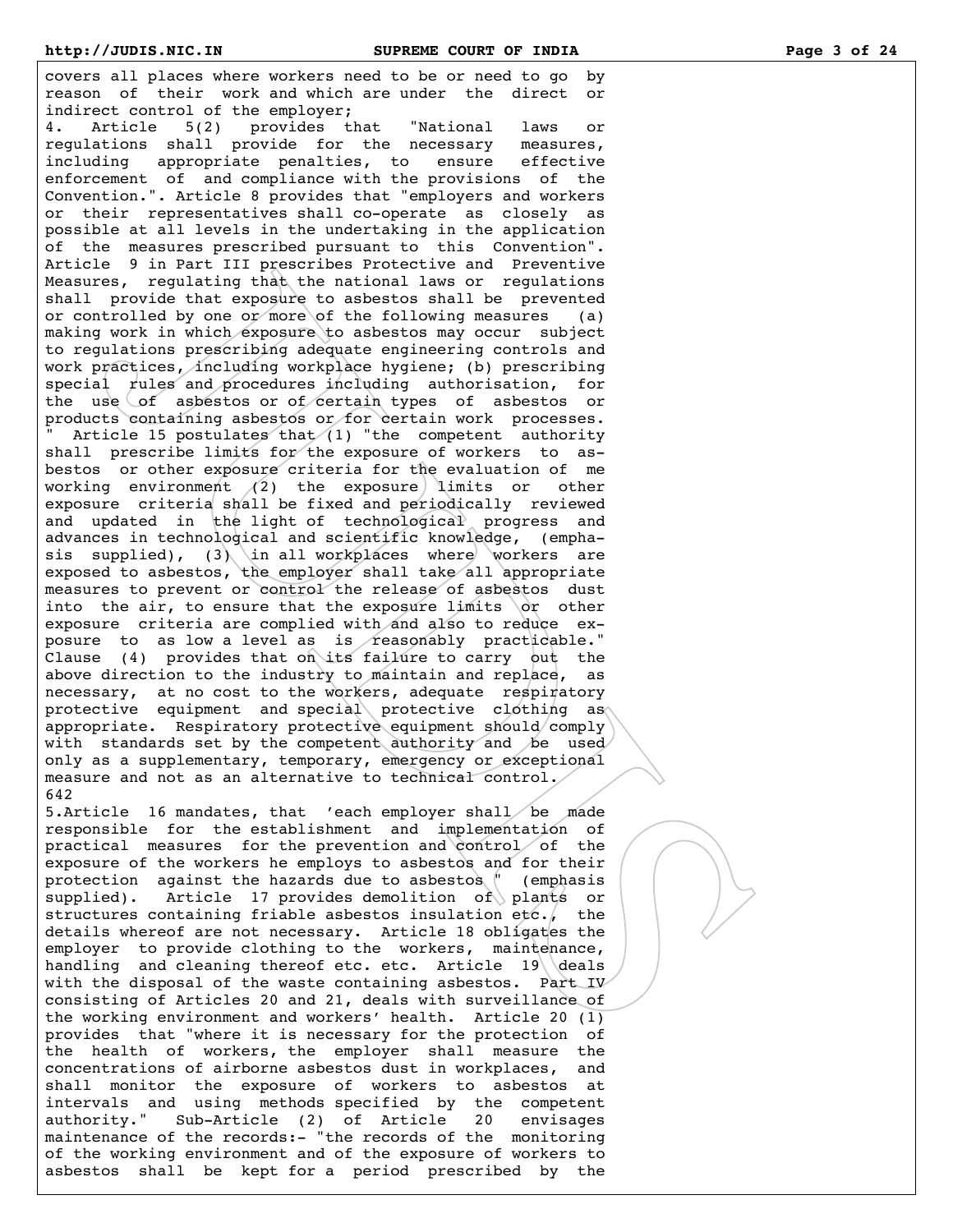competent authority " (emphasis supplied). Clause (3) "the workers concerned, their representatives and the inspection services shall have access to these records." Clause (4) "the workers or their representatives shall have the right to request the monitoring of the working environment and to appeal to the competent authority concerning the results of the monitoring. ". Article 21(1) envisages That "workers who are or have been exposed to asbestos shall be provided, in accordance with national law and practice, with such medical examinations as are necessary to supervise their health in relation to the occupational hazard, and to diagnose occupational diseases caused by exposure to asbestos ". Clause (2) adumbrates that such monitoring shall be free of the charge of the workers and shall take place as far as possible during the working hours. Clause (3) accords to the workers of the right to information, in that behalf, of the results of their medical examination (emphasis supplied) "shall be informed in an adequate and appropriate manner of the results of their medical examinations and receive individual advice concerning their health in relation to their work. Clause (4) is not material for the purpose of this case, hence omitted. Clause (5) postulates that the competent authority shall develop a system of notification of occupational diseases caused by asbestos.

6.Article 22, in Part V, relating to information and education is not relevant for the purpose of this case, hence omitted. In Part VI-Final Provisions, Article 24 is relevant for the purpose of this case and Clause (1) thereof states that "this Convention shall be binding only upon those Members of the International Labour Organisation whose ratifications have been registered with the Director-General". The other Articles 23, 25 to 30 are not relevant. 7.International Labour Office, Geneva, has provided the Rules regarding " safety in the use of asbestos". In Rule 1. 1.2 (Possible health consequences of exposure to asbestos dust), it is stated that there are three main health consequences associated with exposure to airborne asbestos (a) asbestosis: fibrosis (thickening and scarring) of the lung tissue; (b) lung 643

cancer: cancer of the bronchial tubes;  $/(c)$ mesothelioma:cancer of the pleura or peritoneum. In asbestos workers, other consequences of asbestos exposure can be the development of diffuse pleural thickening and circumscribed pleural plaques which may become calcified. These are regarded as no more than evidence of exposure to asbestos dust. Other types of cancer (e.g. of the gastrointestinal tract) have been attributed to asbestos exposure though the evidence at present is inconclusive. In Rule 1.3, definitions of asbestos, asbestos dust, respirable asbestos fibre have been defined thus :-

> (a) cubestas is defined as the bibrous form of mineral silicates belonging to the ser pentine and amphibole groups of rockforming minerals, including: actinolite, arnosite (brown asbestos, cumming to nite, grunnerite), anthophyllite, chrysotile (white asbestos), crocidolite (blue asbestos), tremolite, or any mixture containing one or more of these; (b) asbestos dust is defined as airborne particles of asbestos or settled particles of asbestos which may become airborne in the working environment;

(c) respirable asbestos fibre is defined as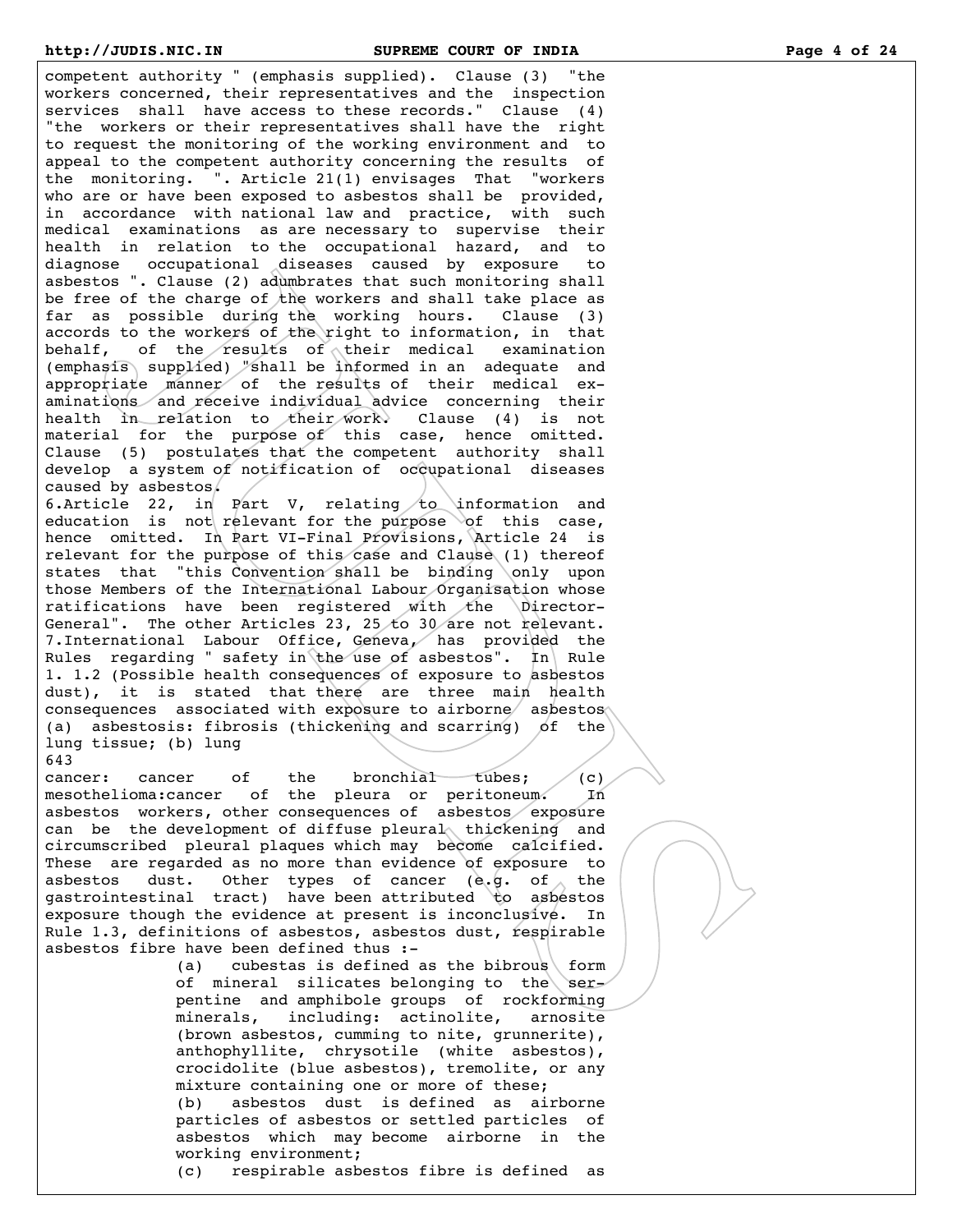a particle of asbestos with a diameter of less than. 3 um and of which the length is at least three times the diameter; 8. In Chapter 3, Exposure limits have been defined thus :- 3.1.1. - The concentrations of airborne asbestos in the working environment should not exceed the exposure limits ap.proved by the competent authority after consultation with recognised scientific bodies and with the most representative organisations of the employers

> and workers concerned.  $3.1.2.$   $\sim$  The aim of such exposure limits should be  $\mathfrak{b}_0$  eliminate or to reduce, as far as practicable, hazards to the health of workers exposed to airborne asbestos fibres.

> $3.1.3.$  - The exposure level of airborne asbestos in the working environment should be established by: (a) by legislation; or (b) by collective agreement or by any other agreements drawn up between employers and workers; or (c) by any other channel approved by the competent authority after consultation with the most representative employers' and workers' organisations.

> $3.1.4$  - it provides periodical review in the fight of technological progress and advances in technical and medical knowledge concerning the health hazards associated with exposure to asbestos dust and particularly in the light of results of workplace monitoring.

9. In Chapter 4, under Monitoring in the workplace, Rule 4.4.4 is relevant for the purpose of this case which adumbrates that the measures of airborne asbestos iibres concentrations in fibres per millilitre in the workplace air should be made by the membrane filter method using phase contrast light microscopy as described in Appendix B of the Rules. All respirable fibres over 5 um in length should be counted by this method. Rule  $4.4.5$  provides that the measurement of airborne dust concentrations (mg/m3) in the workplace air should be made by gravimetric method as described in Appendix C to the Rules. The mass of the collected total dust should be determined and, by analysis, the of asbestos and its mass percentage.

10.Rule 4.5 Monitoring Strategy and Rule 4.6-Record keeping, have been adumbrated as under:- 644

> 4.6.1. Record should be kept by the employer on aspects of asbestos dust exposure.  $\wedge$  Such records should be clearly marked by date, work area and plant location etc. etc.

11.In General preventive methods, in Chapter V. Rule 5.2. 1. - All appropriate and practicable measures of engineering, work practice and administrative control should be taken to eliminate or to reduce the exposure of workers to asbestos dust in the working environment to the lowest possible level. Rule 5.2.2. provides that " engineering controls should include mechanical handling, ventilation and redesign of the process to eliminate, contain or collect asbestos dust emissions by such means as (a) process separation, automation or enclosure; (b) bonding asbestos fibres with other materials to prevent dust generation; (c) general ventilation of the working areas with clean air, etc. etc. 12. Chapter VI deals with personal protection of the respiratory equipment etc., the details whereof are not necessary. Chapter VII deals with the cleaning of the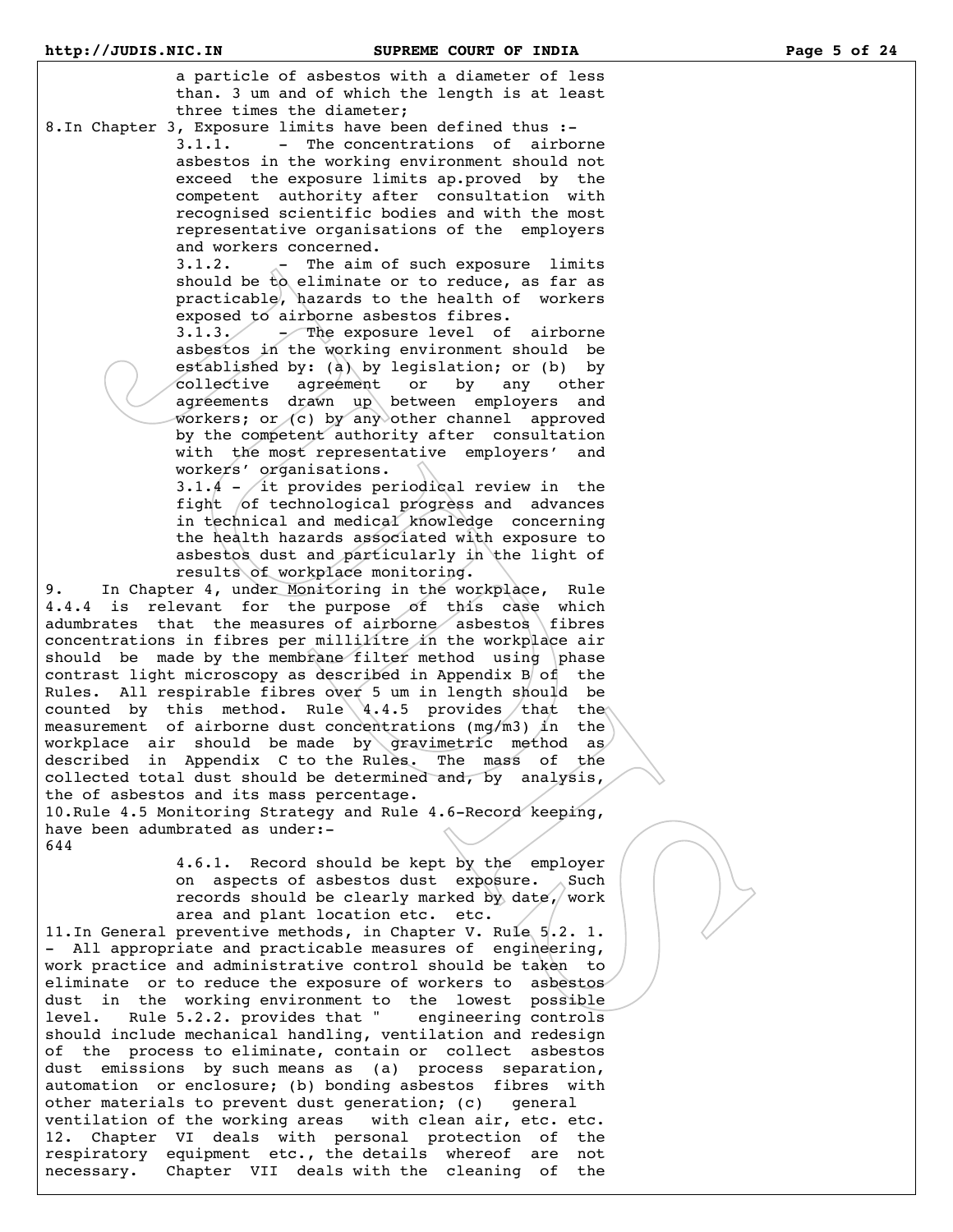premises of the plant. Detailed instructions as to the manner in which work premises are maintained in a clean state, free of asbestos waste, have been provided and it is not necessary to enumerate all the details. Suffice it to say that every industry shall scrupulously adhere to the instructions contained in Chapter VII and Ix. Chapter X deals with the supervision of the health of workers. 13. Part B deals with control of asbestos exposure in specific activities, mining and milling, asbestos cement, Textiles. In Chapter 15, Encapsulation or removal of friable thermal and acoustic insulation provides the procedure for repairs or removal of asbestos insulations. In Rule 15.10, dry stripping and Rule 15.10.1. provides that dry stripping is associated with very high levels of asbestos dust which should, therefore, be, used only (a) where wet methods cannot be used; (b) where live electrical apparatus might be made dangerous by contact with water; (c) where  $\sqrt{n}$ ot metal is to be stripped and the use of water may be damaging. Rule 15.10.2 provides that where dry stripping is employed, as effective a standard of separation as possible should be preserved between the work site and the adjacent areas to prevent the escape of asbestos dust. Rule 15.10.3 envisages that all workers within the separated area should be provided with, and should use, suitable respiratory equipment and protective clothing. All other guidelines are not necessary, hence omitted. In Rule 15.1 1, wet stripping provides procedure thus:- " 15.1 1. 1. Areas in which wet stripping is being carried out should be separated from other work areas. 15.11.2. All workers within the separated area should use suitable respiratory protective equipment and protective clothing. 15.11.3 Electrical equipment in the area should be isolated from the entry of water. 15.11.4. At the end of the work a competent person should ensure that it is safe/for the electrical supply to be restored. 15.11.5. Before removal is started, care should be taken did do: asbestos material is saturated with water. This may be made easier by the addition of a waterwetting agent. 15.11.6 (1) Where cladding has to be 645 removed, it should first, where practicable, be punctured and the asbestos containing material within the cladding should be thoroughly wetted. (2) The cladding should then be removed carefully within the enclosure and  $a11/$  sur faces should be vacuumed or sprayed with water. 15.11.7.The water-saturated material should be removed in small sections and placed immediately in labelled containers which should then be sealed. 15.11.8.Any slurry produced should be contained and not discharged into drains without adequate filtration. etc. etc. 14. Rule 15.12 provides stripping by high-pressure water jets the details whereof are not material but suffice it to emphasise that specialised method should be carried out only by trained personnel and all precautions relevant to the operation should be taken. Special safety precautions, including those given in this section of Code, are required,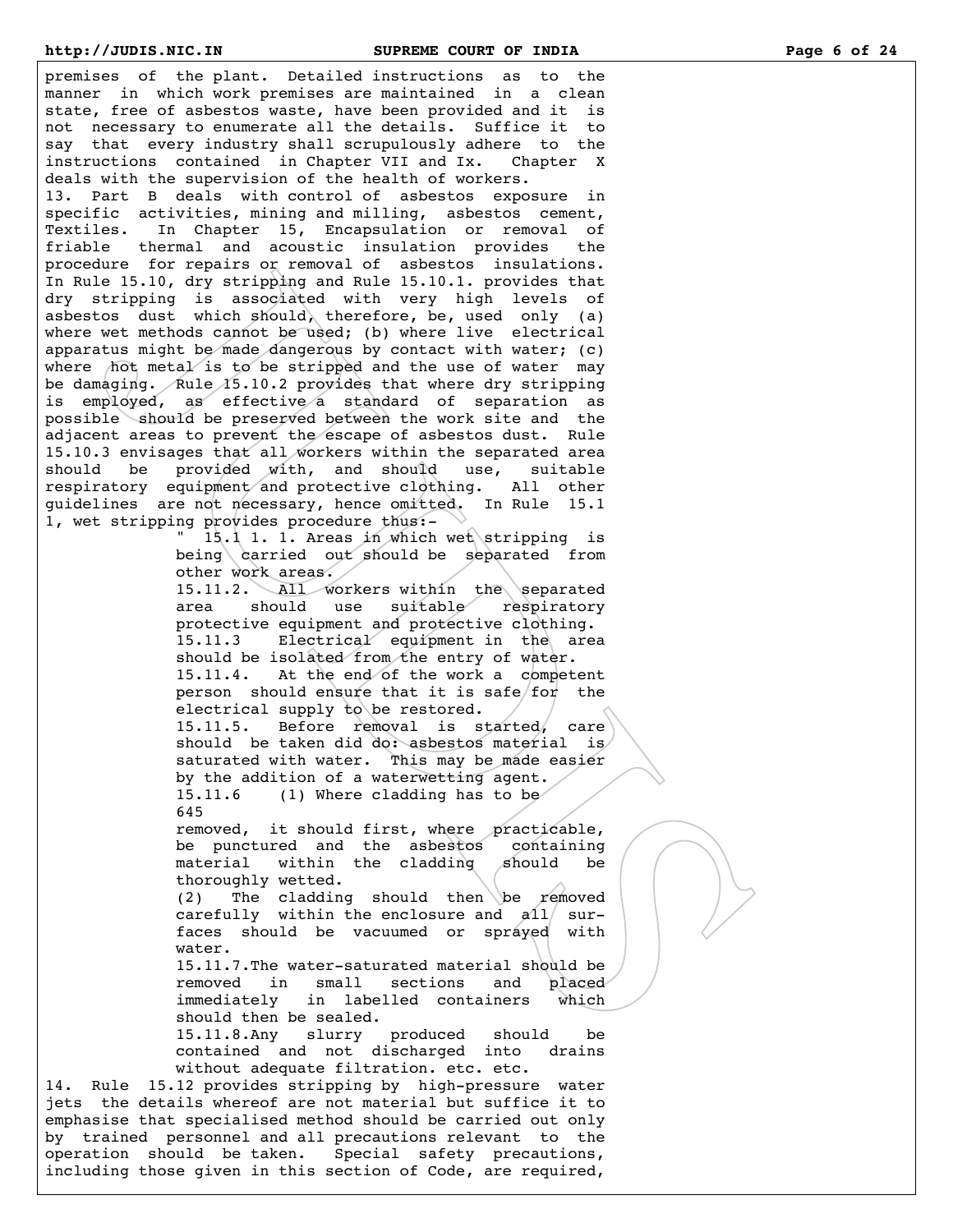**http://JUDIS.NIC.IN SUPREME COURT OF INDIA Page 7 of 24**  since they arc very high-pressure spraying or dangerous, displaying at the proper place in addition to other stripping warning notices. Other guidelines are not relevant for the purpose of this case but suffice to state that every industry should adopt, adhere to and strictly follow the Rules provided for the safety in the use of asbestos. 15. In the "Encyclopaedia of Occupational Health and Safety", Vol-1, published by International Labour Office, Geneva, the latest 4th Edition, 1991, provides definition of asbestos as has been found hereinbefore and therefore, it is not necessary to its reiteration. Its Pathology has been stated at page 188 in Vol $\lambda$ 1, which is as follows:-"The retained fibres in the alveolar region are 3 um or less in diameter but may be up to 200 um long. Animal experiments strongly point to the longer fibres, 5 um and over, as being much more fibrogenic than shorter fibres. A proportion of the longer fibres, especially amphiboles, become coated with an iron Protein complex producing the drumstick appearance of asbestos bodies. All types of asbestos cause similar fibrosis. The fibrosis starts in the respiratory bronchioles with collections of macrophages containing fibres, and others lying free. These deposits organise, collagen replacing/the/initial reticulin web. Initially only a few respi $r$ atory bronchioles are affected, but the fibrosis spreads centrally to the terminal bronchioles and peripherally to the acinus. The areas increase in size and  $coalesce \ causing \ diffuse \ interstitial \ fibrosis \ with$ shrinkage. The process starts in the bases spreading upwards as the disease progresses; in advanced disease the whole lung structure is distorted and replaced by dense fibrosis, cysts, and some areas of emphysema. The pleura, both visceral and parietal surfaces, are affected by the fibrosis and to a degree which is much greater than in other types of pneumoconiosis. The visceral surface may be sclerosed up to 1 cm thick. In the parietal pleura thickening starts as  $a$  basket-weave pattern of fibroblasts, the sheets of fibrosis lying along the line of the ribs especially in the lower thorax and posteriorly. The edges become rolled and crenated and, after many years, calcified. The parietal thickening may be extensive and thick with little or no parenchymal fibrosis. The reasons for this are not fully understood but indicate the need to separate, if possible, parietal and visceral pleural thickening in life. Diagnosis and types : 646 Table 1 lists the types of fibrosis in the lung caused by asbestos that can be Partially or well separated clinically. Recent epidemiological research indicates that asbestosis and pleural plaque may have differing actiologies, natural histories, and significance in terms of morbidity and mortality. Table 1. Types of lung fibrosis caused by asbestos ------------------------------------------------------ Parenchynml Pleural: Visceral: Acute **Asbestosis**  Chronic Parietal: Hyaline Calcified Pleuralplaques ------------------------------------------------------ 16. The Asbestosis has been signified at page 188 which is as follows: Asbestosis The signs and symptoms of asbestosis are similar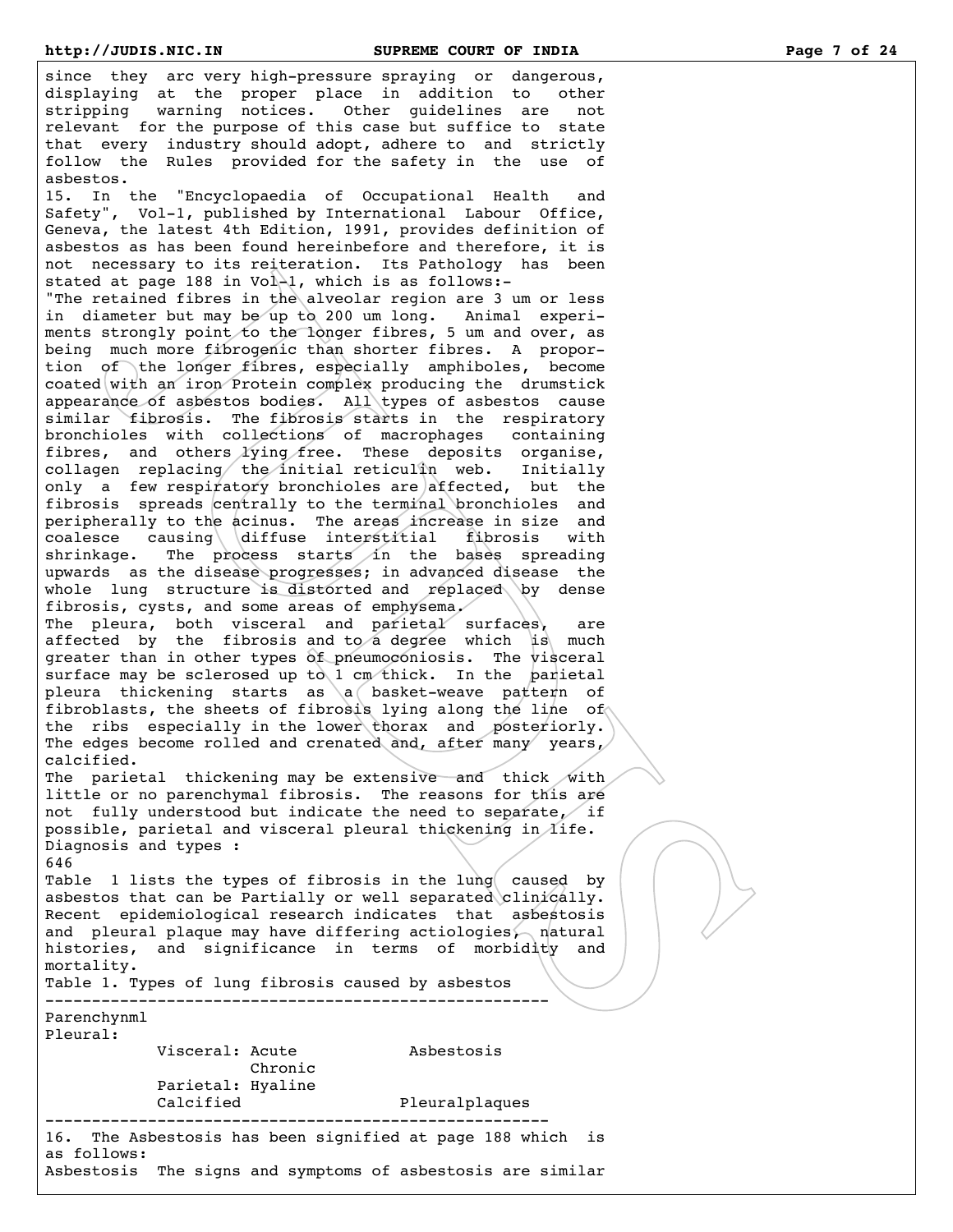to those caused by other diffuse interstitial fibroses of the lung. Increased breathlessness on exertion is usually the first symptom, sometimes associated with aching or transient sharp pains ;in the chest. A cough is not usually present except in the late stages when distressing paroxysms occur. Increased sputum is not. present unless there is bronchitis, the result of smoking. The onset of symptoms (except following very heavy exposure) is usually slow and the subject may have forgotten having any contact with asbestos. Persistent dull chest pain and haemoptysis indicate the need to investigate further the diagnosis of bronchial or mesothelial cancer. The most important physical sign is the presence of highpitched fine crepitations (crackles) at full inspiration and persisting after coughing. They occur initially in the lower axillae and extend more widely later. Agreement between skilled observers on detecting this sign is good but it may vary from day to day in the early stages. It may also be present as an isolated sign in 2-3% of otherwise normal individuals. There are now means of recording this sign on tape. Other sounds wheezes and rhonchi are of no help in diagnosis, but indicate associated bronchitis. Clubbing of the fingers and toes was formerly regarded as an important physical sign. There is an impression that it is now less frequently seen. Its seventy does not relate well to other aspects of the diagnosis. There is poor agreement between observers except when the clubbing is very pronounced. It is possible that its presence relates to the rapidity of progression of the disease. The chest radiograph remains the most important single piece of evidence, even though the appearances are similar to other types of interstitial fibrosis. When the radiography is classified by three or more skilled readers using the ILO 1971 scheme independently, it is found that virtually all cases of asbestosis are picked up by one or more of the readers as Category 1/0 or above. The radiographic appearances are well illustrated in the set of  $/\text{standard}$ films of the ILO 1980 Classification of the radiographic appearances of the pneumoconioses (see PHEUMOCONIOSES, INTERNATIONAL CLASSIFICATION OF). The classification provides a means of recording the continuum from normality to the most advanced stages on a 12-point scale of severity (profusion) and of extent (zones) affected. The earliest changes usually occur at the bases with the appearance of small irregular (linear) opacities superimposed on the normal branching architecture of the lung. As the disease advances the extent increases and the profusion of irregular opacities progressively obscures the normal structures. Shrinkage of the lung occurs, with elevation of the diaphragm. in advanced cases 647 distortion of the lung with cysts (honeycomb lung) and bullae occur. The hilar glands are not enlarged or calcified unless exposure has been to mixtures of silicious dusts. This may occur, for example, in making asbestos roofing shingles or pressure pipes, and in mining. The small opacities may then be rounded rather than irregular. The pattern of lung function provides the important third component in diagnosis. The functional changes are the result of a shrunken and non-homogeneous lung, without obstruction of the larger airways (restrictive syndrome). The total lung volume is reduced and especially the forced vital capacity (FVC), but the ventilatory capacity (FEV1.0) is only reduced in proportion to the FVC, so the ratio FEV 1.0/ FVC is normal or even raised. The transfer factor for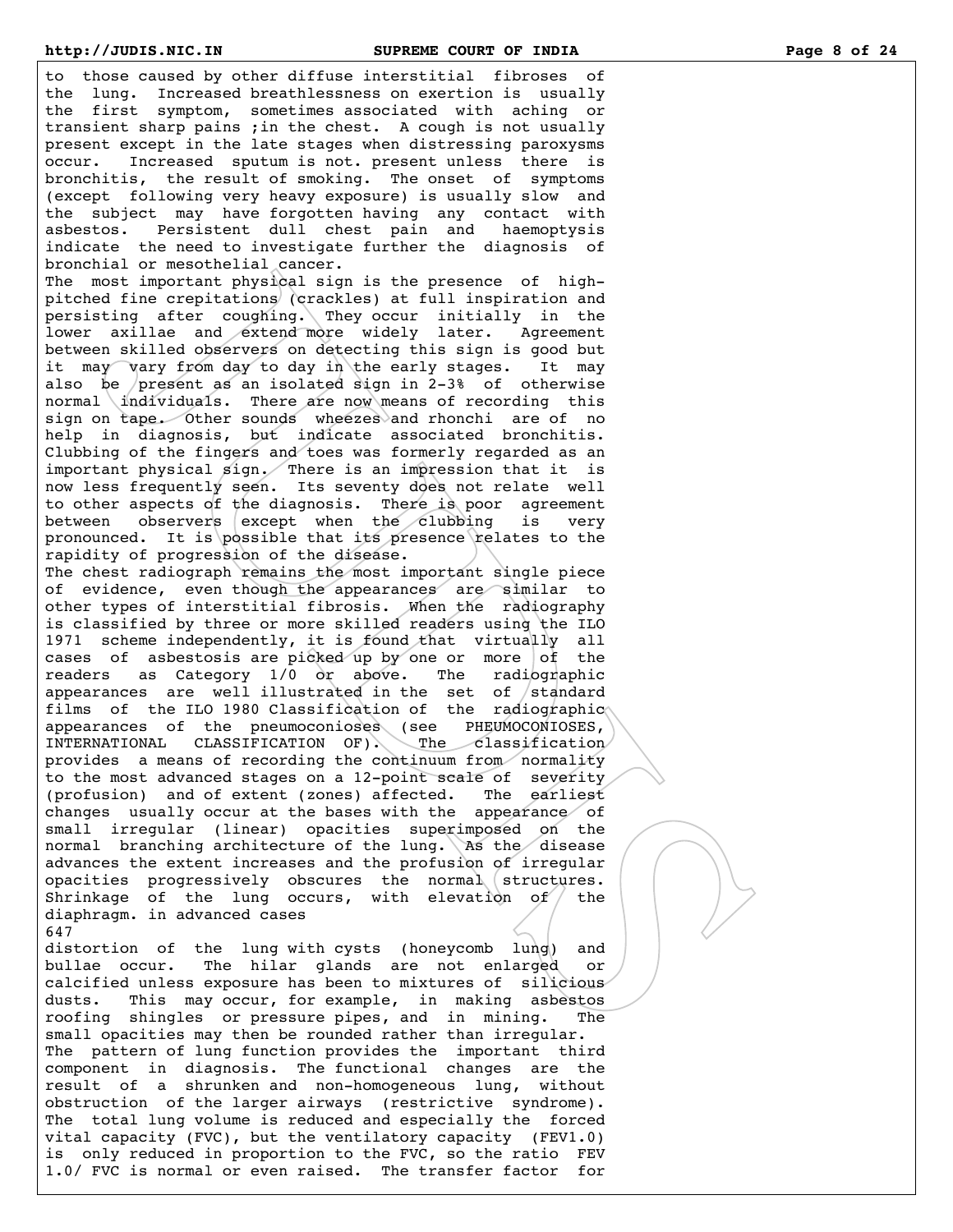carbon monoxide is reduced in later stages, but in the early stage an increase of ventilation on a standard exercise test may be the only alteration indicating impairment of gas exchange. Although the restrictive syndrome is the commonest pattern (about 40%) in about 10% of cases airway obstruction is the main feature and in the remainder a mixed pattern is seen. This is though to be largely due to the confounding effects of cigarette smoking.

Visceral pleurisy: chronic and acute This occurs in two forms chronic and acute. The former is the commoner and is a usual accompaniment of parenchymal disease, but its severity does not run parallel with the parenchymal disease. The diagnosis is radiographic. In some cases one or both of the costophrenic angles are filled in but the more specific feature is the appearance of well defined shadow running parallel to the line of the lateral chest wall and separated from it by a narrow  $(1-2 \text{ nun})$  clear zone. This is due to the thickened pleura seen "edge on". It is illustrated in the ILQ 1980 standard set of films. The thickening is best seen in the middle and lower third of the lateral chest wall, the apices are usually spared. It is common in those only lightly exposed to find this pleural thickening as the only radiographic feature. It is readily missed when present only over a short length of the wall and if the radiographic technique does not give a clear picture of the periphery of the lung. When the visceral pleura is greatly thickened it causes veiling of the lung field, obscuring both the normal structure and parenchymal changes. This probably the basis of the "shaggy heart" and the "ground glass" appearance described in the carly accounts of asbestosis. The wide recognition that small areas of pleural thickening may be the only sign of past exposure to asbestos is recent, and it seems to be a feature of the effects of low exposure to the dust. It is likely to remain an important observation for monitoring exposure to improved conditions in the future.

Acute pleurisy affecting the bases, and costophrenic angles, with effusions, sometimes blood-stained, is now a recognised sequel to asbestos dust exposure. It is associated with pain, fever, leucocytosis and a raised blood sedimentation rate. It settles in a few weeks but leaves the costophrenic angles obscured. No precipitating factors have been identified. Its recognition is important. Firstly, the cause may be missed unless and adequate occupational history is taken; secondly not all effusions in asbestos workers signify the onset of an asbestos-related cancer. A few weeks of observation may be necessary to confirm the aetiology. Summary of diagnosis The diagnosis of asbestosis therefore depends upon

(a)a history of significant exposure to asbestos dust rarely starting less than 10 years before examination: 648

(b) radiological features consistent with basel fibrosis (Category 1/0 and over, ILO 1980);

(c) characteristic bilateral crepitations;

(d) lung function changes consistent with at least some features of the restrictive syndrome.

Not all the criteria need to be met in all cases but (a) is essential, (b) should be given greater weight than (c) or (d); however, occasionally (c) may be sole sign, Other investigations are not of much help. Asbestos bodies in the sputum indicate past exposure to asbestos but are not diagnostic of asbestosis. Their absence when there is much sputum and marked radiological changes of fibrosis suggest an alternative cause for the fibrosis.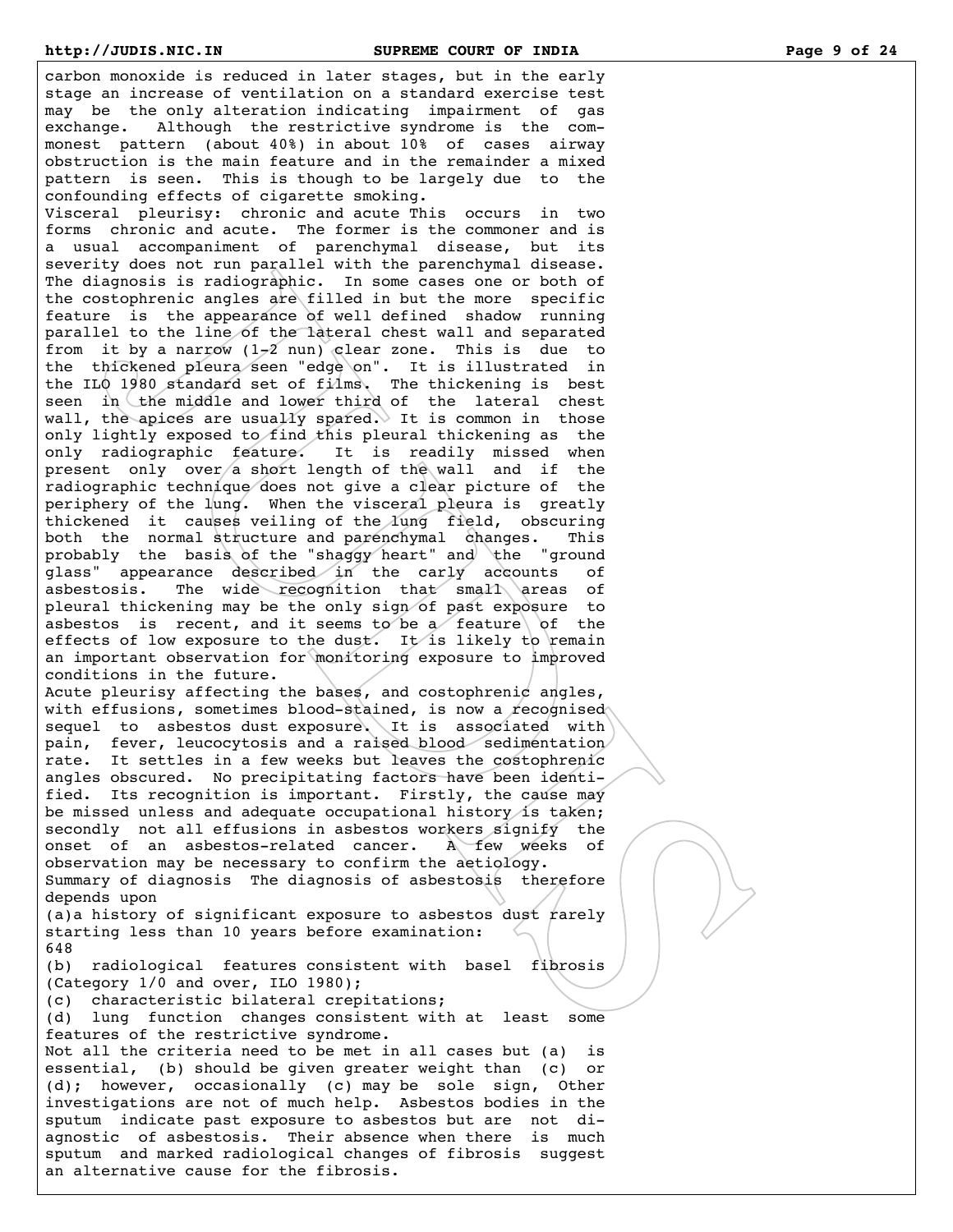| Immunological tests may be positive but do not help<br>in                                                                         |  |
|-----------------------------------------------------------------------------------------------------------------------------------|--|
| consistent separation of asbestosis from other types<br>оf                                                                        |  |
| fibrosis. Lung function results must be assessed<br>in                                                                            |  |
| relation to appropriate standards allowing for ethnic,<br>sex<br>and age differences and for cigarette smoking.                   |  |
| Asbestos corns on the fingers area<br>of thickening<br>skin                                                                       |  |
| surrounding implanted fibres are now much less common<br>be-                                                                      |  |
| cause much of the asbestos fibre is packed mechanically<br>and                                                                    |  |
| gloves are worn. Corns do not lead to skin tumors<br>and                                                                          |  |
| disappear on removal of the fibres.<br>17. Pleural plaques and sources of exposure to asbestos<br>have                            |  |
| been stated at page 189-191, thus :-                                                                                              |  |
| Pleural plaques Parietal pleural plaques alone rarely cause                                                                       |  |
| symptoms. They may occur alone or with asbestosis.<br>The                                                                         |  |
| diagnosis in life is radiological and the appearance<br>are                                                                       |  |
| more specific than in the case of parenchymal fibrosis.<br>PA<br>will detect most cases, but because they<br>films<br>are         |  |
| frequently thickest posteriorly their full extent<br>is<br>best                                                                   |  |
| seen using oblique views. The ILO 1980 standard film<br>show                                                                      |  |
| their appearance and the scheme provides, for the<br>first                                                                        |  |
| time, a separation of parietal (circumscribed) and visceral                                                                       |  |
| (diffuse) pleural thickening. The plaques lie along the<br>line of the ribs, and when thick cast a well defined<br>shadow         |  |
| over the lung field extending in from the lateral chest                                                                           |  |
| wall, where they may also be seen "edge on".                                                                                      |  |
| Separation from visceral thickening depends largely on<br>a a                                                                     |  |
| defined edge to the shadow. Both types may occur together.<br>Dependent mostly on the length of time since first exposure,        |  |
| age, patchy Calcification occurs in the $\ell$ edges.<br>This<br>and                                                              |  |
| produces a bizarre pattern of dense<br>shadows likened<br>to                                                                      |  |
| "gluttering candle wax" or a "holly leaf". The onset<br>оf                                                                        |  |
| reveals many small plaques not previously<br>calcification                                                                        |  |
| visible. When calcification occurs in a crater-shaped<br>plaque on the dome of the diaphragm a diagnosis<br>of past               |  |
| exposure to asbestos or related minerals can be made<br>with                                                                      |  |
| confidence.                                                                                                                       |  |
| Sources of exposure to asbestos Formerly it was though easy                                                                       |  |
| to establish past exposure to asbestos by inquiry about work<br>in manufacturing plants, or the application of the fibre for      |  |
| insulation. Now it is realised that only the most detailed                                                                        |  |
| history of all jobs, residences and occupations<br>the<br>оf                                                                      |  |
| family will reveal possible exposures to asbestos.<br>The                                                                         |  |
| reasons for this change are                                                                                                       |  |
| the much wider use of asbestos in thousands of products<br>(a)<br>especially since the Second World War (see ASBESTOS):           |  |
| (b) the recognition that significant exposure to asbestos                                                                         |  |
| occurred around mines and manufacturing plants in the past;                                                                       |  |
| the discovery of family exposure to the dust<br>brought<br>(c)                                                                    |  |
| home on clothing, and                                                                                                             |  |
| 649<br>also that those working in an area where lagging<br>lis.<br>in                                                             |  |
| progress may be affected, even though they are engaged<br>in                                                                      |  |
| lagging;                                                                                                                          |  |
| that calcified<br>$(d)$ the<br>finding<br>pleural<br>plaques,                                                                     |  |
| indistinguishable from those occupationally exposed, also                                                                         |  |
| in the general population in<br>localised<br>occur<br>areas<br>in<br>several countries (Finland, Czechoslovakia, Bulgaria, Turkey |  |
| and others).                                                                                                                      |  |
| With the discovery of such diversity of sources of possible                                                                       |  |
| exposure, but virtually no quantitative information<br>about                                                                      |  |
| severity, and few long term follow up studies of<br>its<br>those                                                                  |  |
| exposed, it is not surprised that there is controversy about<br>the health hazards. However, some conclusions emerge which        |  |
| must be subject to revision in the future.                                                                                        |  |
| (1)Asbestosis is primarily occupational in origin,<br>the                                                                         |  |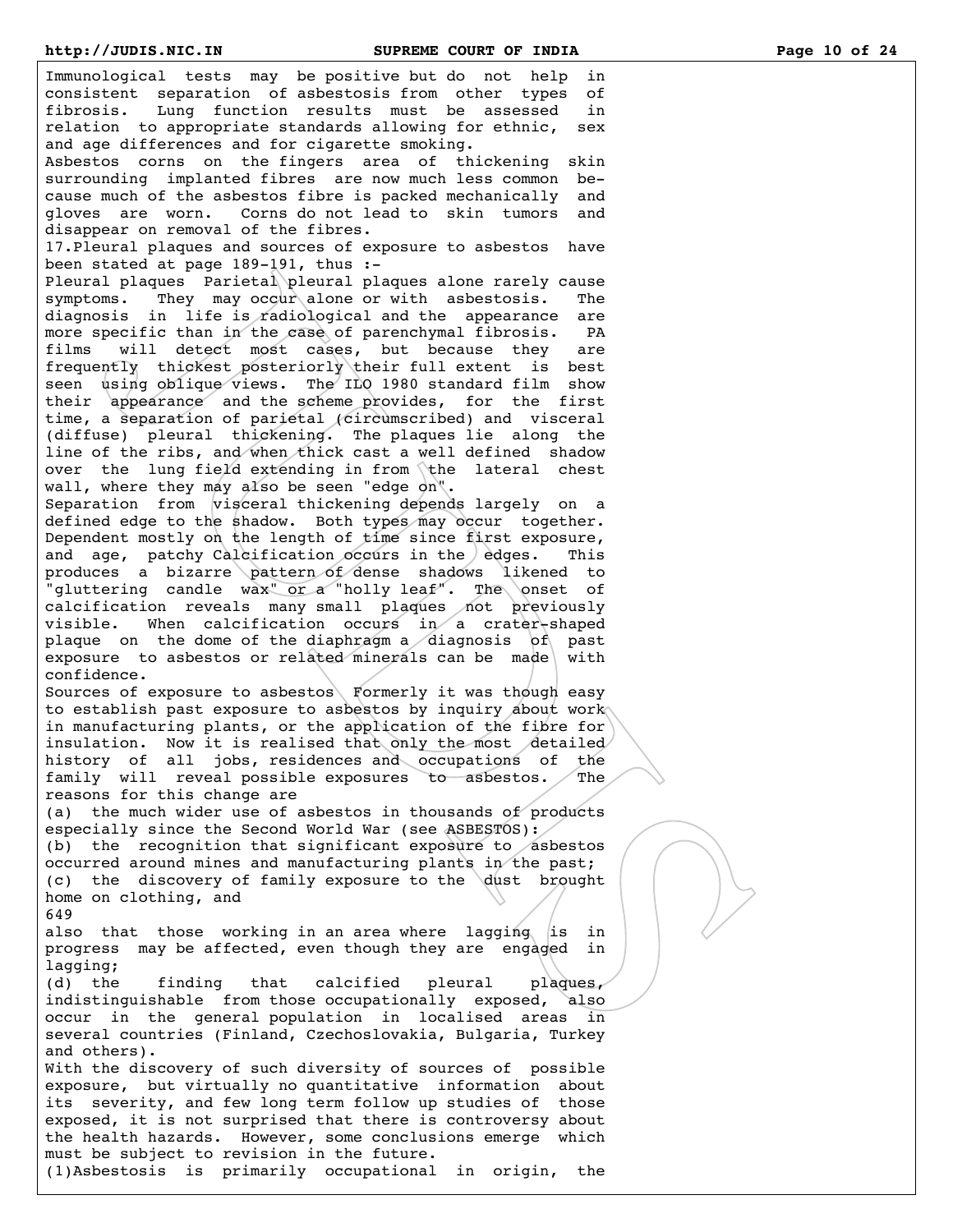**http://JUDIS.NIC.IN SUPREME COURT OF INDIA Page 11 of 24**  result of mining, milling, manufacturing, applying, removing or transporting asbestos fibre. Exposure is much less when the fibre is bound in the product (asbestos cement and asbestos plastic and paper product). Also exposure in the past was much greater than it is today with the use of the best working practices. (2)Asbestosis may have been caused by home exposure from dusty clothing at a time when there was no dust or hygiene control in the factories. (3)Asbestosis does not result from the very limited exposure to which the general public is or has been subject, even though asbestos fibers are detectable in the lungs of a high proportion of adults in industrialized areas. The median numbers of fibres so detectable are two to three order of magnitude less than that found in those occupationally exposed. (4) There are and have been important differences between countries in the use of asbestos,so that exposure for the same  $\alpha$  occupation varies widely. For example, dry wall fillers (sparkling) contain asbestos in the United States but not the United Kingdom; thus sanding of internal walls during construction and maintenance is a source of exposure in the former but not in the latter. On the other hand, spraying of crocidolite was much more widespread in the 1940s in the United Kingdom that elsewhere. (5) Pleural plaques can arise at levels of exposure probably much lower that required to produce asbestosis. In addition it is probable that other minerals can cause plaques. For example, among chryosotile miners in Quebec calcified plaques are limited to those who have worked in two out of the eight mines.The minerals causing the plaques in general population have not been fully established. Tremolite, an amphibole often present in deposits of asbestos, may be important. (6) Whether chrysotile and the amphiboles differ in fibrogenicity in man is uncertain, but some evidence indicates that the amphiboles may be more fibrogenic. In animals there is little difference but the amphiboles remain in the lung much longer than the chrysotile. The relation of asbestosis to dose of dust In only a few instances are there records of past dust sampling to relate to the prevalence or incidence of asbestosis. But the information has been exhaustively analysed for miners and millers in Quebec, a group of asbestos cement workers in the United States and asbestos textile workers in the United Kingdom, because of its relevance to setting hygiene standards. In North America the dust was measured in millions of particles/ft3, in the United Kingdom in fibres/cm3  $\land$  the measurement now international used. 650 All the data show a clear relation between estimated dose of dust (concentration x time of exposure) and the incidence or severity of disease, but are insufficiently precise to determine whether there is a threshold level below which asbestosis will not occur. A cautious conclusion from the North American studies is that at about 100 million particles/ft3/yr there might be a threshold or that the risk of developing asbestosis would be as low as 1% of men after 40 years' exposure could be as WWI as 1.1 fibres/cm3 or may have to be as low as 0.3 fibres/cm3". More precise information will only become available when the dust sampling introduced widely after the mid-1960s is related to the incidence of disease in the future. The relation of asbestosis to lung cancer - The important questions here are: firstly, is there an excess risk of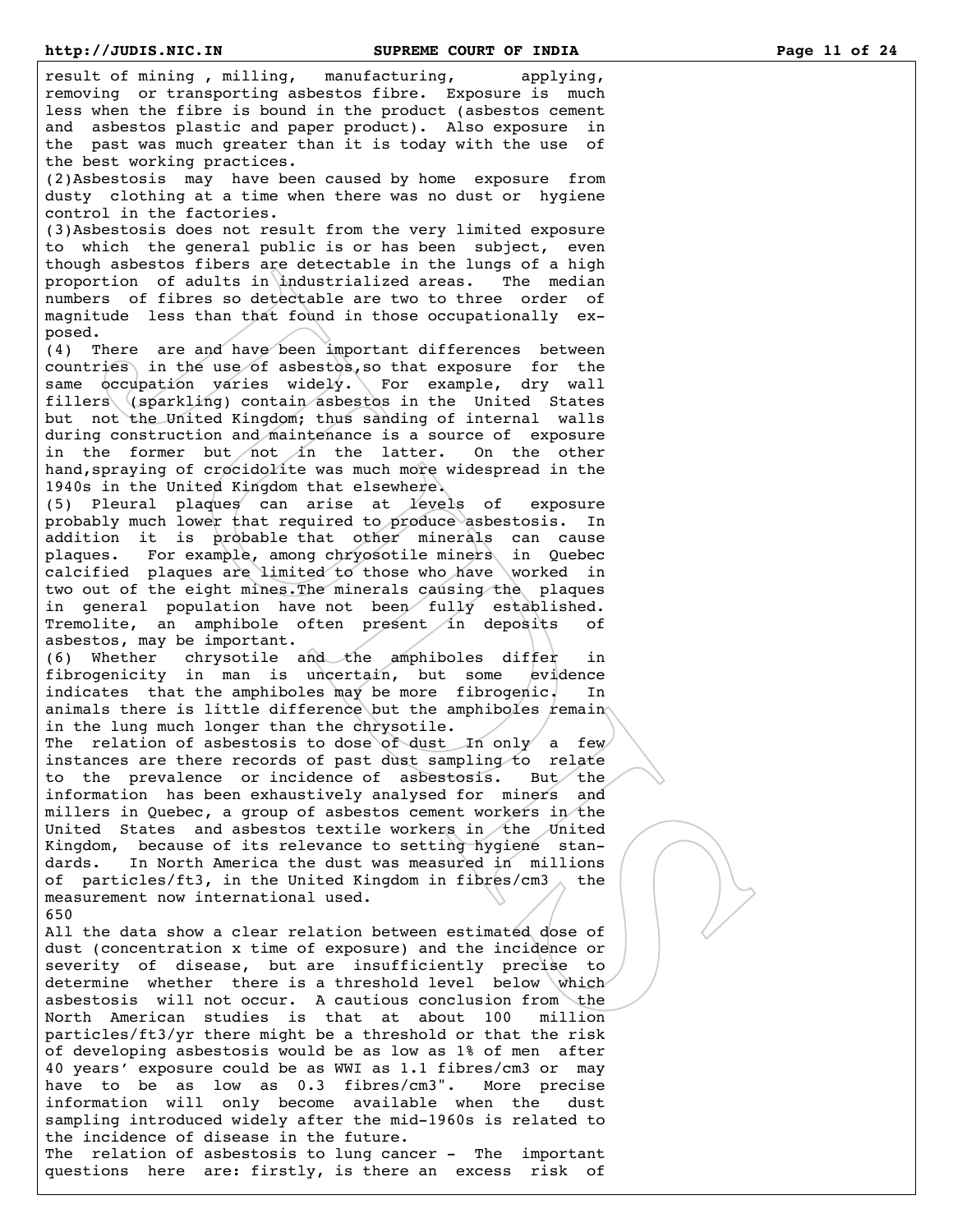bronchial cancer only in those who also have some degree of asbestosis? Secondly, if the dust exposures are low enough to eliminate asbestosis, will the excess lung cancer risk also be reduced to an acceptably low level? Neither question can be answered at present, and so disagreement is likely. It is known that there is a close association between asbestosis and lung cancer, about 50% of those dying from or with asbestosis have a lung cancer at post mortem. Among those knowledgeable about details of the dose-response data there would probably be agreement that dust exposures low enough to eliminate asbestosis will also reduce the excess bronchial cancer risk to a very low value. This does not extend to the risk to a very low value. This nearly so closely related to that of asbestosis (see ASBESTOS (MESOTHELIMO AND LUNG CANCER). PREVENTION -This depends on successful control of dust exposure and medical surveillance to protect the individual, as far as is possible, and for the detection of health trends in be group. Engineering control - Replacement of asbestos by other material believed to be safer has been widespread since the mid1970s. Man-made mineral fibres and other insulating materials are rapidly replacing asbestos for heat insulation. But for other uses, for example, asbestos cement, friction material and some felts and gaskets, substitution is not at present practicable. Dust control has been gradually improved by partial or complete enclosure of plants and the wide use of well designed local exhaust ventilation. In the textile section a completely new wet process of forming the thread has greatly reduced dust level, previously difficult to control. During maintenance work on old insulation much stricter control of exposures is possible by isolation of the working areas, and by training in the use of good working practices to reduce the dust, for example damping of the insulation before removal and the use of vacuum cleaning in place of sweeping. But removal of old insulation is likely to remain for many years a major potential source of high exposure (see also DUST CONTROL INDUSTRIAL. Medical surveillance The insidious onset of asbestosis and the lack of highly specific features indicate the need for well recorded and systematic, initial, and periodic examinations of asbestos workers. This ensures the best chance of detecting the earliest signs. Physical examination of the chest, full-sized, high technical quality chest radiographs and test of FVC and FEV1-0 are the minimum required. The interval will vary from annually up to four times yearly, with more frequent visits when there are clinical reasons. There is increasing evidence that the radiological 651 features of asbestosis are in part cigarette-smoking dependent which requires the recording of smoking histories. This and the multiplicative effects of asbestos dust and cigarette smoking on the risk of bronchial cancer provide the strongest possible grounds for stopping cigarette smoking in those potentially exposed to asbestos. Personal advice on the special dangers of smoking and limiting opportunities for smoking at work are essential steps in prevention. Full personal protective equipment will be required where dust levels cannot be lowered to the hygiene standard. The system of periodic examinations also provides, if properly analysed, essential information about the effectiveness or failure of the engineering control of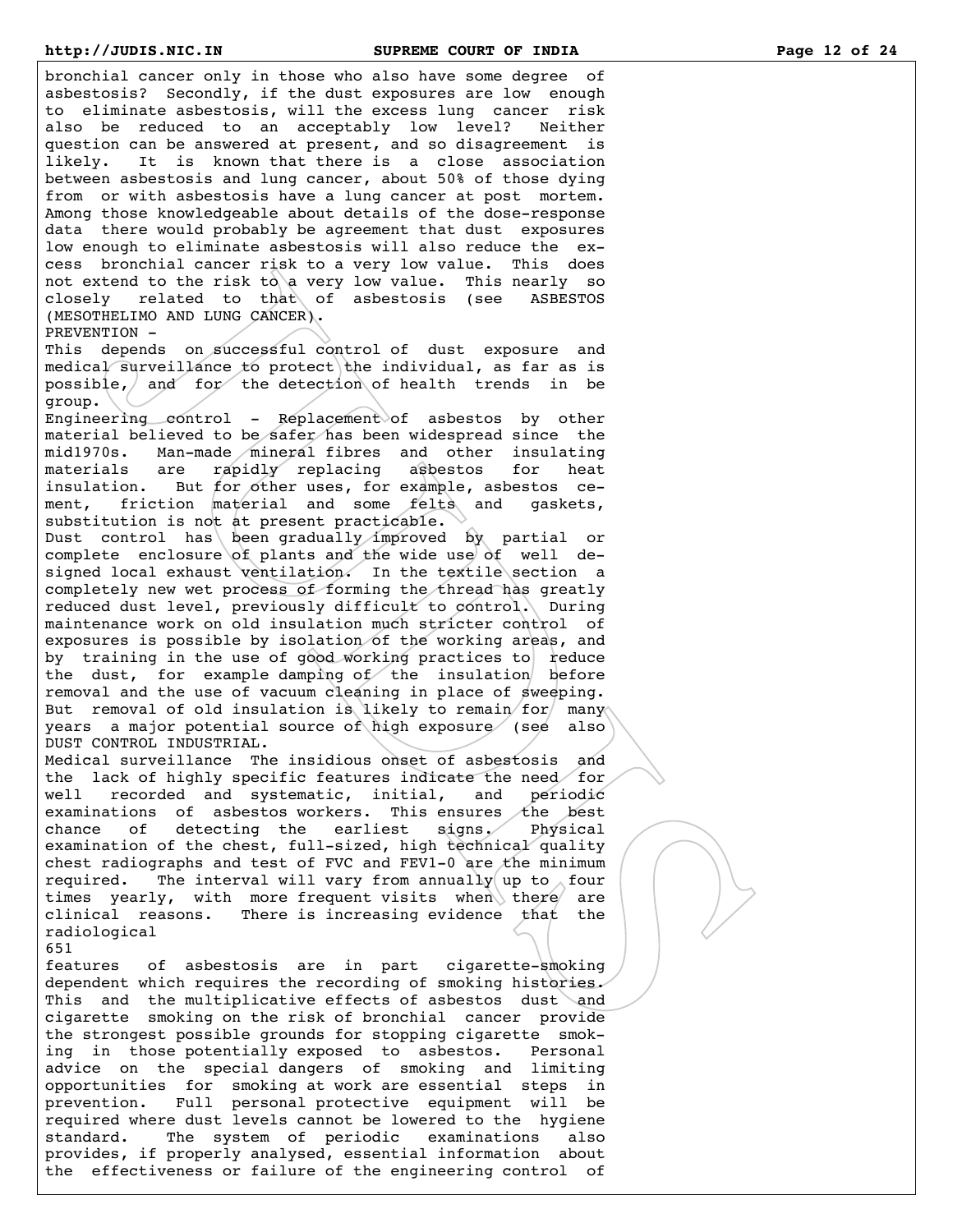the dust. Tabulation, by age and years of exposure, of the results of classifying the chest films on the ILO 1980 scheme preferably by independent readers gives early evidence of trends in the prevalence of asbestosis. This valuable information will be missed if the group findings are not examined in detail.

Treatment:-

There is no specific treatment for asbestosis. Where the rate of progression appears unusually rapid further special investigations, including lung biopsy, may be justified if it is likely to assist in the differential diagnosis, and influence treatment for example the use of steroids, but these are not of proved value. The severity of past exposure is the only factor known to influence progression rate. Thus, those with some evidence of asbestosis, if young or middle-aged should be removed from further exposure. In cases where exposure has not been heavy and asbestosis is only detected late in life,, progression may be very slow and the grounds for removal from work with asbestos, under good conditions, are less compelling.The widespread and often misleading publicity given to the hazards of exposure to asbestos may cause much anxiety to those with asbestosis, both for their own health and for that of their family. Reassurance, and the putting of the likely prognosis in true perspective, are an important Part of good treatment. The special risks of continuing cigarette smoking need emphasis. Mesotheliomas are a rare complication in those exposed only to chrysotile. Compensation: -

The conventions on the awarding of compensation for asbestosis vary in different countries. Inusual breathlessness on exertion, as a cause of disability, may be required, even though it is not essential for a confident diagnosis of asbestosis. Compensation May be limited to those with evidence of parenchymal disease; pleural fibrosis parietal or visceral alone may not be accepted. Lung (bronchial) cancer is usually accepted as part of the disease provided there is at least some evidence of parenchymal fibrosis, but may be rejected if there is no radiological evidence of pleural or parenchymal fibrosis. There is plenty of opportunity for disagreement, especially when  $/a$ factor for uncertainty of prognosis is included. It is  $/$  now established did asbestos dust alone may cause lung  $\sqrt{\text{cancer}}$ although the absolute risk is very small comPared with that from the combined effects of cigarette smoking and asbestos dust. It has not been established that pleural plaques alone result in an increased risk of bronchial or mesothelial tumours, above that for similar exposures to asbestos dust without these pleural changes. The considerable uncertainty about the likely rate of Progression of the fibrosis makes assessment on first diagnosis especially difficult. Lung biopsy is not justifiable solely for compensation assessment. 652

## ASBESTOS (mesothelioma and lung cancer)

While pulmonary fibrosis due to exposure to asbestos (asbestosis) has been known for decades, the first reports of individual cases of asbestosis combined with pulmonary cancer which appeared from time to time in various countries were accepted more as a curiosity. They Id not attract much attention untill in 1947 a British Chief Inspector of Factories, E.R.A. Merewether, reported that lung cancer was found to be the cause of death in 13.2% of persons known to have asbestosis who had died and been autopsied between 1923 and 1946. A similar high proportion of cancer deaths in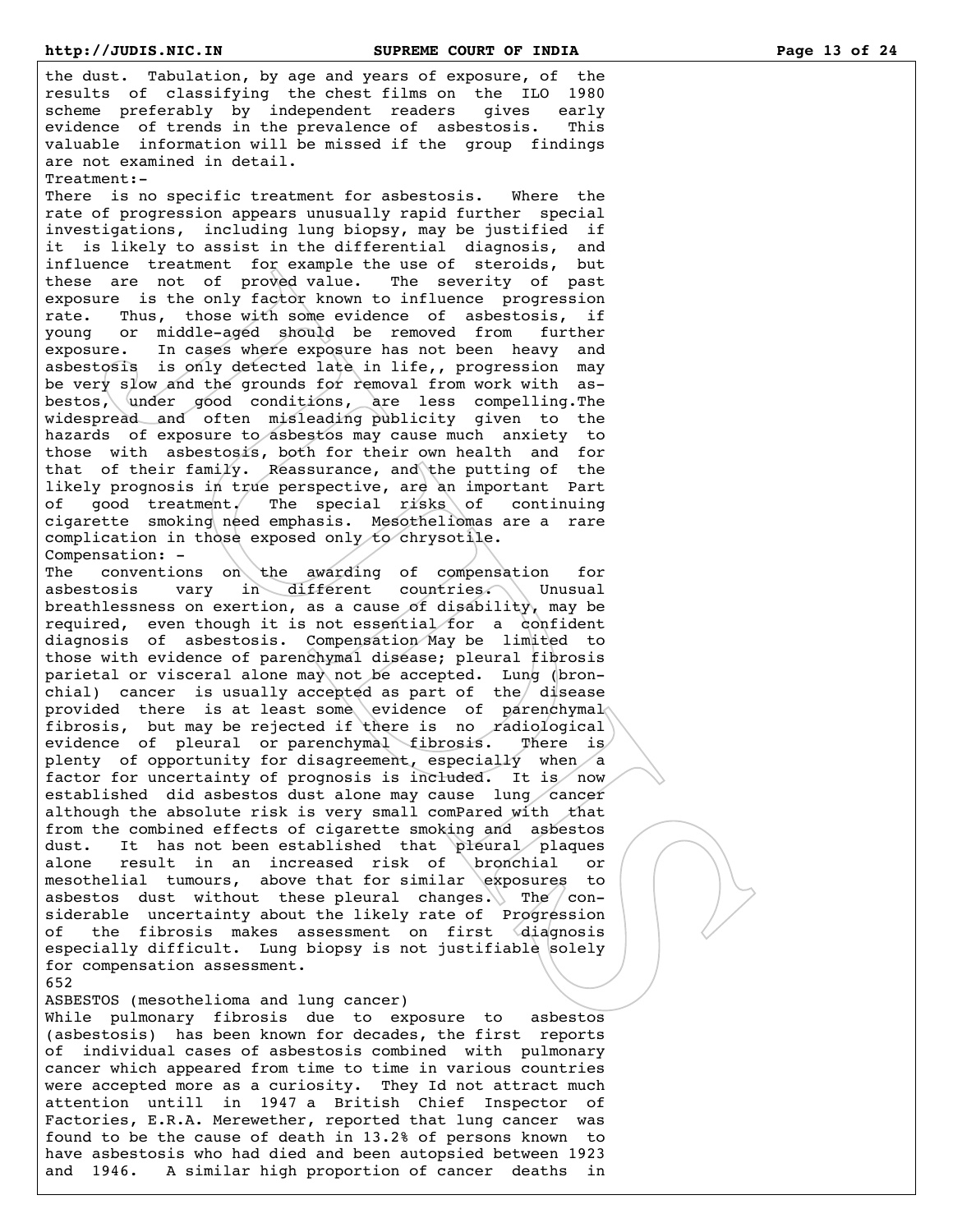| http://JUDIS.NIC.IN                                                                                                                                                                                                                                                                                                                                                                                                                                                                                                                                                                                                                                                                                    | SUPREME COURT OF INDIA                                                                | Page 14 of 24 |
|--------------------------------------------------------------------------------------------------------------------------------------------------------------------------------------------------------------------------------------------------------------------------------------------------------------------------------------------------------------------------------------------------------------------------------------------------------------------------------------------------------------------------------------------------------------------------------------------------------------------------------------------------------------------------------------------------------|---------------------------------------------------------------------------------------|---------------|
| found by other pathologists<br>asbestosis<br>was<br>probability of a<br>role<br>of<br>carcinogenesis<br>was<br>epidemiological study by Doll in 1955, and confirmed<br>further studies.<br>Soon afterwards a new surprising discovery was made in South                                                                                                                                                                                                                                                                                                                                                                                                                                                | and<br>the<br>asbestos<br>in<br>pulmonary<br>definitely established<br>by<br>an<br>by |               |
| An accumulation of cases of an otherwise very rare<br>Africa.<br>of the pleura and peritoneum, the<br>tumour<br>mesothelioma, was reported by Wagner in 1959 and related to<br>exposure to the locally mined type of asbestos, crocidolite.<br>Soon afterwards cases were identified in non-mining occu-<br>pational exposures to asbestos in England, in the United                                                                                                                                                                                                                                                                                                                                   | malignant                                                                             |               |
| States and elsewhere. In contrast with asbestosis, and in<br>with<br>contrast<br>mesothelioma was found also in persons whose exposure was<br>not necessarily occupational.                                                                                                                                                                                                                                                                                                                                                                                                                                                                                                                            | asbestos-related pulmonary<br>cancer,                                                 |               |
| Bronchogenic carcinoma related to asbestos: -<br>Bronchogenic carcinoma of the lung. There is a disease very<br>in the general population. While in many countries the<br>total mortality from cancer slowely declines, the incidence<br>and mortality from lung cancer increases and stands as the                                                                                                                                                                                                                                                                                                                                                                                                    |                                                                                       |               |
| most frequent cause of death from cancer, particularly in<br>cigarette smokers. <i>It</i> begins with transformation of the<br>mucous membrane lining the inside of the bronchus at various<br>level and such foci of transformation may remain at their<br>initial spot for some time shedding at times atypical or                                                                                                                                                                                                                                                                                                                                                                                   |                                                                                       |               |
| metaplastic cells into the sputum without causing other<br>symptoms.<br>succeed in discovering these pre-cancerous, or the earliest<br>cancerous, changes by sputum cytology sooner than by other                                                                                                                                                                                                                                                                                                                                                                                                                                                                                                      | This is the period in which we sometimes may                                          |               |
| diagnostic methods. Some of such early alterations of cells<br>is reversible and may spontaneously heal when the cause<br>disappears, e.g. when the person stops smoking. When the<br>original focus develops definite cancer cells, the focus<br>begins to grow, to bleed and slowly to obstruct the way, a<br>growing malignant tumour becomes visible on the radiogram<br>and unless it can be surgically removed as<br>confirmed, it tends to spread through growth and through<br>dissemination by blood and by lymph and to lead eventually<br>Supporting treatment by chemotherapy<br>death.<br>to<br>radiation successfully prolongs life and radical surgery can<br>provide complete healing. | soon<br>as<br>and∕                                                                    |               |
| The various components of the bronchial lining may undergo<br>malignant transformation and consequently the carcinoma /may<br>be composed of various cells and have various histological<br>appearances such as adenocar-cinoma or squamous, or oat-cell<br>carcinoma.<br>There are no histological or other characterstics winch<br>would specify the individual lung cancer as cancer caused by                                                                                                                                                                                                                                                                                                      |                                                                                       |               |
| asbestos.<br>In many cases of asbestos-linked pulmonary cancers the lungs<br>also show pulmonary fibrosis-asbestosis<br>653                                                                                                                                                                                                                                                                                                                                                                                                                                                                                                                                                                            |                                                                                       |               |
| microscopically, and often macroscopically, and on x-ray.<br>examination.<br>scientists believe<br>Some<br>"asbestos lung cancer" can only develop on a pathologically<br>changed terrain of asbestotic fibrosis. There is evidence<br>of such a possibility in human pathology: the scar-carci-<br>Others believe that exposure to.<br>noma.<br>particularly in a smoker, may provoke cancerous<br>without also causing asbestosis. The decision between the<br>two opinions is difficult to reach because in individual                                                                                                                                                                              | that<br>so-called<br>asbestos<br>alone,<br>growth                                     |               |
| clinical cases of bronchogenic carcinoma we cannot dis-<br>tinguish what is an "asbestos cancer", a "ciprette cancer"<br>or lung cancer from yet another cause. Thus, in most coun-                                                                                                                                                                                                                                                                                                                                                                                                                                                                                                                    |                                                                                       |               |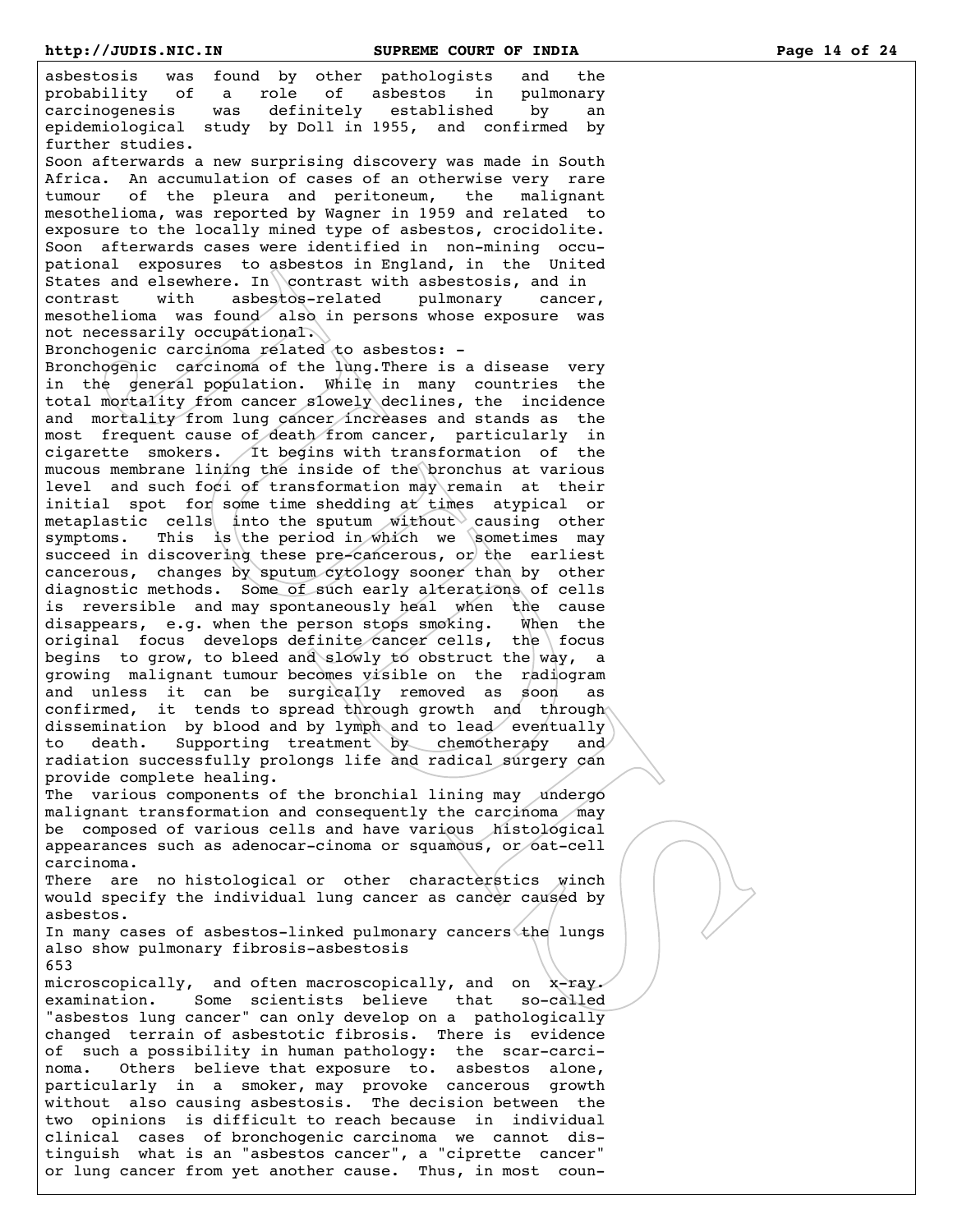| tries bronchogenic carcinoma is considered an occupational<br>disease due to asbestos, e.g. for workmen's<br>only in the presence of coexisting asbestosis.<br>fibrosis were a prerequisite for development of asbestos-<br>linked lung cancer, it would follow that lowering exposures<br>to asbestos to levels which effectively prevent asbestosis<br>would automatically eliminate "asbestos lung cancer".<br>Epidemiological data<br>In man the link of lung cancer with asbestos has been mainly<br>epidemiological. while asbestosis cannot occur without ex-<br>posure to asbestos mad consequenty every case of asbbestoses<br>must be linked with such exposure, with pulmonary cancer<br>the<br>disease<br>to asbestos is based on finding whether in those exposed<br>asbestos is based on finding whether in those exposed to<br>asbestos bang cancer occurs more frequently than in those<br>unexposed, i.e. whether in those exposed there is an excess<br>incidence/of <i>l</i> ung cancers.<br>Since Doll's study a number of other epidemilogical studies,<br>of various levels of excellence, have been carried out which<br>confirm that indeed there is an excess of bronchoqenic<br>carcinoma in persons exposed to asbestos, under certain<br>circumstances, and thus that asbestos must be considered one<br>of a number of carcinogenic substance.<br>What are the circumstances of a manifest risk of cancer<br>asbestos exposure?   It has been established that smoking<br>cigarettes greatly increases this risk. In fact the<br>majority of lung cancers attributed to asbestos exposure<br>have occurred in smokers. A lung cancer in an asbestos-<br>exposed non-smoker has been a rarity. Table 1 shows the<br>effect of both exposures together while each of the two<br>exposures also carries a risk by itself. A particular<br>exposure to asbestos in the reported group of workers |                      | situation is quite different. It is a<br>in the general population. The link with exposure | compensation,<br>If pulmonary<br>rather common<br>to<br>in<br>large |  |
|---------------------------------------------------------------------------------------------------------------------------------------------------------------------------------------------------------------------------------------------------------------------------------------------------------------------------------------------------------------------------------------------------------------------------------------------------------------------------------------------------------------------------------------------------------------------------------------------------------------------------------------------------------------------------------------------------------------------------------------------------------------------------------------------------------------------------------------------------------------------------------------------------------------------------------------------------------------------------------------------------------------------------------------------------------------------------------------------------------------------------------------------------------------------------------------------------------------------------------------------------------------------------------------------------------------------------------------------------------------------------------------------------------------------------------------------------------------------------------------------------------------------------------------------------------------------------------------------------------------------------------------------------------------------------------------------------------------------------------------------------------------------------------------------------------------------------------------------------------------------------------------------------------------------------|----------------------|--------------------------------------------------------------------------------------------|---------------------------------------------------------------------|--|
| increased the basis risk of pulmonary cancer in nonsmokers.<br>However, since the risk in nonsmokers was very small, its<br>further increase still meant only very few cases, if any<br>all. On the other hand, when the basic risk of exposure                                                                                                                                                                                                                                                                                                                                                                                                                                                                                                                                                                                                                                                                                                                                                                                                                                                                                                                                                                                                                                                                                                                                                                                                                                                                                                                                                                                                                                                                                                                                                                                                                                                                           |                      |                                                                                            | at<br>to∧                                                           |  |
| asbestos was combined with the 11 8 time higher risk of<br>smoker, this combination necessarily produced a serious risk<br>leading to an excess of incidence of pulmonary cancer. This<br>experience has an important practical implication: most                                                                                                                                                                                                                                                                                                                                                                                                                                                                                                                                                                                                                                                                                                                                                                                                                                                                                                                                                                                                                                                                                                                                                                                                                                                                                                                                                                                                                                                                                                                                                                                                                                                                         |                      |                                                                                            | а                                                                   |  |
| "asbestos cancers of the lungs" could be prevented if<br>workers did not smoke. In fact it was found that the risk<br>for the asbestos workers who had stopped smoking declined<br>after 10 years to the low level existing for non-smokers.                                                                                                                                                                                                                                                                                                                                                                                                                                                                                                                                                                                                                                                                                                                                                                                                                                                                                                                                                                                                                                                                                                                                                                                                                                                                                                                                                                                                                                                                                                                                                                                                                                                                              |                      |                                                                                            | thé                                                                 |  |
| The bronchogenic carcinoma has a long latent period, usually<br>20 years or more. Consequently, what excesses of incidence<br>of pulmonary carcinoma linked with asbestos have been found<br>date<br>to<br>development of the tumour. It is known that<br>those days                                                                                                                                                                                                                                                                                                                                                                                                                                                                                                                                                                                                                                                                                                                                                                                                                                                                                                                                                                                                                                                                                                                                                                                                                                                                                                                                                                                                                                                                                                                                                                                                                                                      |                      | must be linked with exposures 20 years $\sqrt{or}$                                         | more<br>expósures<br>in                                             |  |
| 654<br>were generally very high. But we usually do not have<br>precise measurements. Thus in most existing epidemiological<br>studies it has not been easy, and in some not possible,<br>establish a relation between the incidence of cancer and<br>certain quantitative level of exposure, other than that<br>exposure had been high.<br>Table 1                                                                                                                                                                                                                                                                                                                                                                                                                                                                                                                                                                                                                                                                                                                                                                                                                                                                                                                                                                                                                                                                                                                                                                                                                                                                                                                                                                                                                                                                                                                                                                        |                      |                                                                                            | $\sqrt{any}$<br>to<br>a<br>the                                      |  |
|                                                                                                                                                                                                                                                                                                                                                                                                                                                                                                                                                                                                                                                                                                                                                                                                                                                                                                                                                                                                                                                                                                                                                                                                                                                                                                                                                                                                                                                                                                                                                                                                                                                                                                                                                                                                                                                                                                                           | Asbestos             | exposure                                                                                   |                                                                     |  |
| Non-smokers<br>Moderate smokers                                                                                                                                                                                                                                                                                                                                                                                                                                                                                                                                                                                                                                                                                                                                                                                                                                                                                                                                                                                                                                                                                                                                                                                                                                                                                                                                                                                                                                                                                                                                                                                                                                                                                                                                                                                                                                                                                           | Little<br>1.0<br>6.3 | Moderate<br>2.0<br>7.5                                                                     | Heavy<br>6.9<br>12.9                                                |  |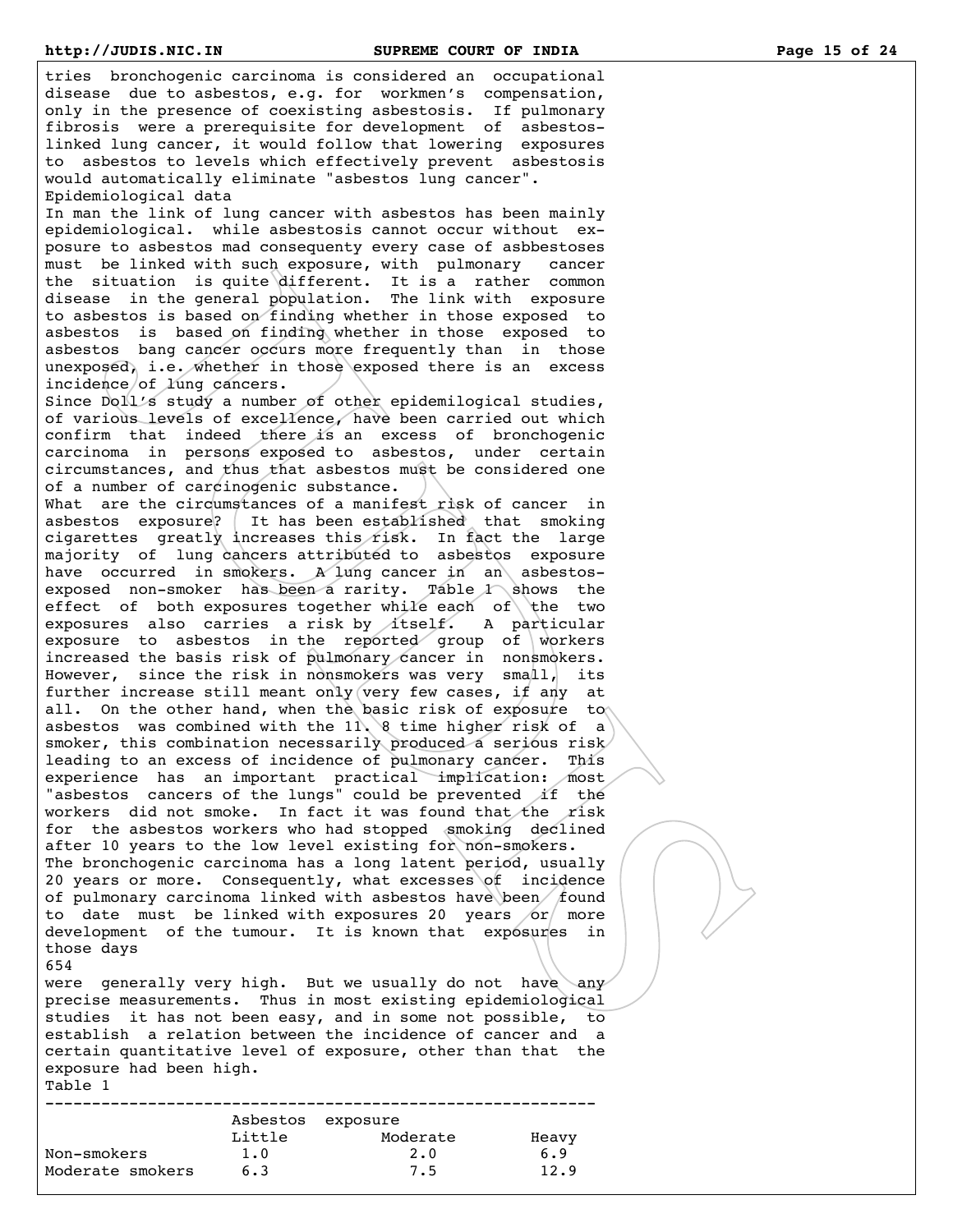| Heavy smokers<br>McDonald, J.C. "Asbestos-related diseases:<br>From<br>$\ddot{\phantom{a}}$<br>epidemiological review" (587-601). Biological effects<br>mineral<br>fibres.<br>publications No.30 (Lyons, International Agency for Research<br>on Cancer, 1980) Vol.2.                                                                                                                                                                                                                                                                                                                                                                                                                                                                                                                                                                                                                                                                                                                                                                            | 11.8          |                     | 13.3<br>Wagner, J.C. (ed). IARC                               | scientific                                                  | 25.0<br>an<br>оf                           |  |
|--------------------------------------------------------------------------------------------------------------------------------------------------------------------------------------------------------------------------------------------------------------------------------------------------------------------------------------------------------------------------------------------------------------------------------------------------------------------------------------------------------------------------------------------------------------------------------------------------------------------------------------------------------------------------------------------------------------------------------------------------------------------------------------------------------------------------------------------------------------------------------------------------------------------------------------------------------------------------------------------------------------------------------------------------|---------------|---------------------|---------------------------------------------------------------|-------------------------------------------------------------|--------------------------------------------|--|
| One quantitative measure commonly used is the duration of<br>exposure in years. In other studies the period since first<br>and the duration of exposure.<br>exposure<br>investigations<br>measured data on past levels of exposure. An example of the<br>latter is the series of epidemiological studies of workers<br>of the chrysotile mines of quebec carried out by J.C.<br>McDonald and his collaborators. This and some other studies<br>showed a dose-response relationship, i.e. the higher was the<br>dose, in terms of level of exposure, or of periods<br>exposure, or of both of them combined, the higher was<br>excess incidence of pronchogenic cancer. In fact the excess<br>incidence of lung cancer and statistically significantly<br>increased relative risk was usually found only in groups of<br>persons most severely exposed (see Table 2)<br>Table 2. Relative risks of lung cancer in relation<br>accumulated dust or fibre exposure, before and<br>correction of work histories with controls matched for<br>smoking |               |                     |                                                               | Only a<br>love had the additional benefit of actually       | few<br>оf<br>the<br>to<br>after            |  |
|                                                                                                                                                                                                                                                                                                                                                                                                                                                                                                                                                                                                                                                                                                                                                                                                                                                                                                                                                                                                                                                  |               | cubic foot x years) | Accumulated dust exposure<br>(millions of particles per       |                                                             |                                            |  |
|                                                                                                                                                                                                                                                                                                                                                                                                                                                                                                                                                                                                                                                                                                                                                                                                                                                                                                                                                                                                                                                  | $30$          | 30<br>< 300         | 300<br>$<$ 1000                                               | >1000                                                       | All                                        |  |
|                                                                                                                                                                                                                                                                                                                                                                                                                                                                                                                                                                                                                                                                                                                                                                                                                                                                                                                                                                                                                                                  |               |                     |                                                               |                                                             |                                            |  |
| Before correction<br>Cases<br>Controls                                                                                                                                                                                                                                                                                                                                                                                                                                                                                                                                                                                                                                                                                                                                                                                                                                                                                                                                                                                                           | 89<br>108     | 73<br>87            | 56<br>42                                                      | 27<br>8                                                     | 245<br>245                                 |  |
| 655<br>Relative risk<br>After correction                                                                                                                                                                                                                                                                                                                                                                                                                                                                                                                                                                                                                                                                                                                                                                                                                                                                                                                                                                                                         | 1             | 1.02                | 1.62                                                          | 4.10                                                        |                                            |  |
| Cases                                                                                                                                                                                                                                                                                                                                                                                                                                                                                                                                                                                                                                                                                                                                                                                                                                                                                                                                                                                                                                            | 85            | 73                  | 59                                                            | 27                                                          | 244                                        |  |
| Controls                                                                                                                                                                                                                                                                                                                                                                                                                                                                                                                                                                                                                                                                                                                                                                                                                                                                                                                                                                                                                                         | 101           | 89                  | 44                                                            | 10                                                          | 244                                        |  |
| Relative risk                                                                                                                                                                                                                                                                                                                                                                                                                                                                                                                                                                                                                                                                                                                                                                                                                                                                                                                                                                                                                                    | $\mathbf{1}$  | 0.97                | 1.59<br>Accumulated fibre exposure<br>(fibres per ml x years) | 3.21                                                        |                                            |  |
|                                                                                                                                                                                                                                                                                                                                                                                                                                                                                                                                                                                                                                                                                                                                                                                                                                                                                                                                                                                                                                                  | 100<br>< 1000 | 100<br>$<$ 3000     | 1000 >                                                        | 3000                                                        | All                                        |  |
| After correction<br>Cases<br>Control                                                                                                                                                                                                                                                                                                                                                                                                                                                                                                                                                                                                                                                                                                                                                                                                                                                                                                                                                                                                             | 86<br>110     | 76<br>87<br>1.12    | 56<br>35                                                      | 26.<br>12                                                   | 244<br>244                                 |  |
| Relative risk<br>McDonald<br>From:<br>"Chrysotile fibre concentration and lung cancer mortality: a<br>preliminary<br>mineral<br>fibres.<br>publication No.30 (Lyons, International Agency for<br>on Cancer, 1980), Vol.2.                                                                                                                                                                                                                                                                                                                                                                                                                                                                                                                                                                                                                                                                                                                                                                                                                        | 1<br>J.C.:    | Wagner, J.C. (ed).  | 2.05<br>Gibbs, G.W., Liddell,<br>LARC                         | 2.77<br>report" (811-817). Biological effects<br>scientific | F.D.K.<br>оf<br>Research                   |  |
| 18.In Asbestos Medical and Legal Aspects by Barry 1.<br>Castleman at p. 10 had stated that Dr. Merewether<br>diagnosis by Homburter in his co-incidence<br>the<br>Carcinoma at EC Lungs and Pulmonary Asbestos<br>fibrosis of<br>that                                                                                                                                                                                                                                                                                                                                                                                                                                                                                                                                                                                                                                                                                                                                                                                                            |               |                     | the lungs as it occurs among                                  | оf<br>1943                                                  | following<br>Primary<br>stated<br>asbestos |  |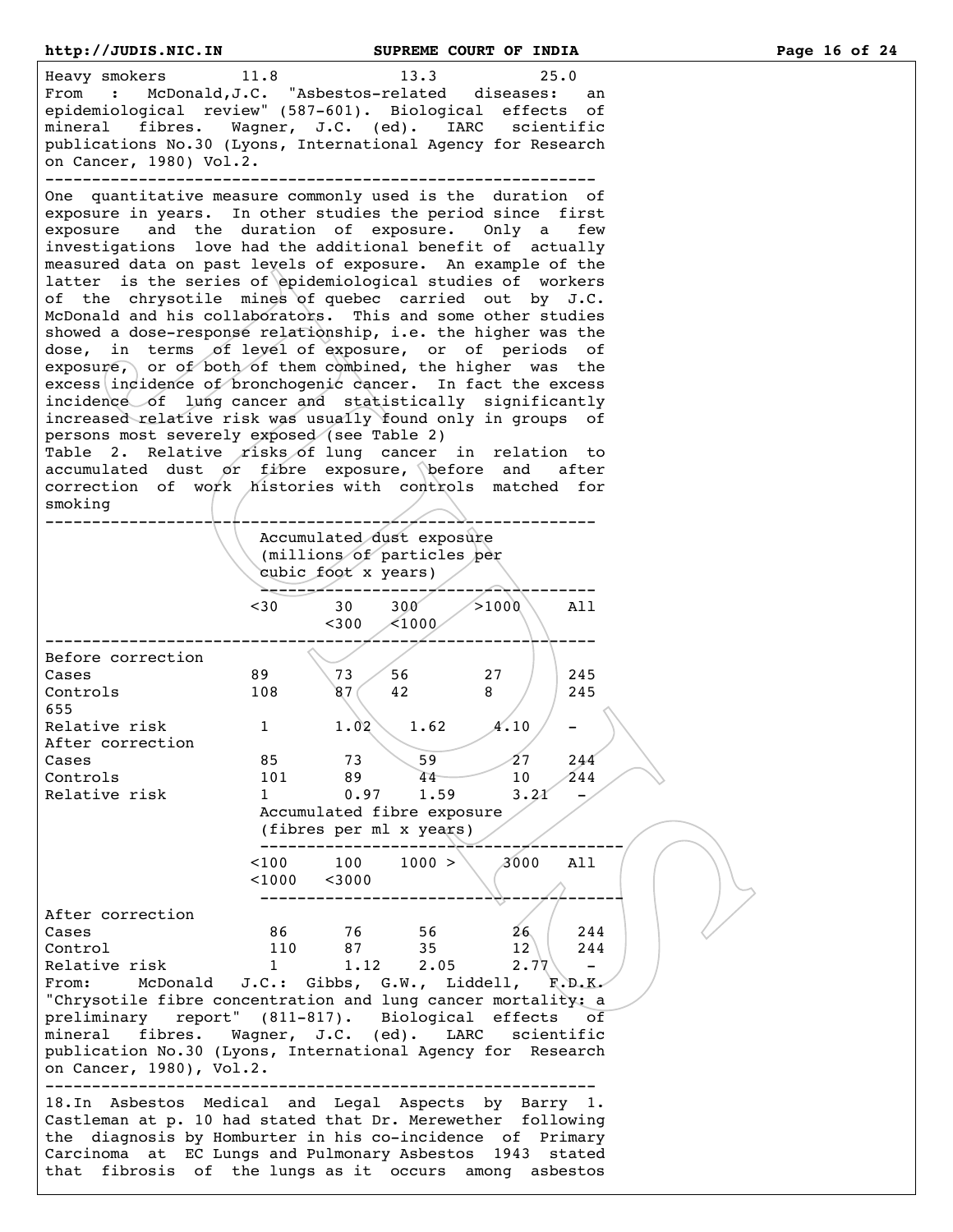workers as the slow growth of fibrous tissue (scar tissue) between the air cells of the lungs wherever the inhaled dust comes to rest. While new fibrous tissue is being laid down like a spider's web, that deposited earlier gradually contracts. This fibrous tissue is not only useless as a substitute for the air cells, but with continued inhalation of the causative dust, by its invasion of new territory and consolidation of that already occupied it gradually, and literally strangles the essential tissues of the lungs. In Malignant Mesothelioma in Norway by Gunnar Mowe, 1986 Ed., he stated at p.8 on Aetiology of malignant mesothelioma that in 1943, Dr. Wedler reviewed malignancies in 30 asbestosis cases in Germany, and suggested a casual association between asbestosis and both bronchial and malignant mesothelioma. At p.9, he stated that in 1969, Wagner and Berry reported that

## 656

all the main types of asbestos fibres were capable of producing/mesotheliomas in rats\ after intrapleural or intraperitoneal installation. In the same page in para 2.2, he stated that the importance of asbestos fibre size in explaining the biological effects of asbestos was first emphasized by Timbrell in 1965. At p. 14 in para 3.2, caption lung fibre burden, he stated that lung fibre burden, which is/defined as the total  $\phi$ ontent of mineral fibres in the lungs, depends on external asbestos exposure. At pA 5 in Table 5, Biological effects of natural mineral fibres (asbestos related diseases), he stated that long latency time from first exposure until onset of disease is a typical feature of all the asbestos related diseases. At p. 16 in para 3.4, he stated that among 948 patients with malignant mesothelioma, 65% were pleural, 24% peritoneal and 11% pericardial. At p.21, lung fibre analysis under the caption material and methods, para 3, he stated that the lung tissue samples- for fibre analysis were obtained from twelve, pathology departments the analysis samples from 85 men and 13 women disclosed the malignant mesothelioma. At p.25, summary of his results in Paper V, he stated that the median latency time from the first year of exposure until death was 35 years (range-18-53), and the median time interval from last year of exposure until death was 14 years (range: upto 40 years). At p.32, he stated that the estimated proportion of-men with at least possible occupational asbestos exposure were 82%. At p.40, he stated that strict regulations and effective control of such work are vital in order to prevent asbestos related cancers in the future. At p. 41 in para 4, he stated that high amphibole concentration in lung tissue increases the risk of malignant mesothelioma considerably. Asbestos exposure corresponding to only one million fibres per g. of dried lung tissue is also associated with increased risk. In Blannie S. Wilson v. Johns Manville Sales Corpn Ltd., 684 Federal 2nd III (1982), the United States Court of Appeal, District of Columbia Circuit, Ginsburg, J., as a Judge in the Court of Appeal deciding the question of limitation of 3 years from the date of diagnosis of mild asbestos held that the period of 3 years should be computed from the date of discovery and that asbestos, which is not a cancerous process, has a latent period of 10 to 25 years between initial exposure and apparent effect. Even longer periods of time may pass before mesotheliorna manifests itself In William T. Urie v. Guy A. Thompson, 93 L. Ed. = 337 US 163, the Supreme Court of the United States of America laid that the limitation of three years prescribed by the statute of limitation starts from the time when the employee discoveres the disease and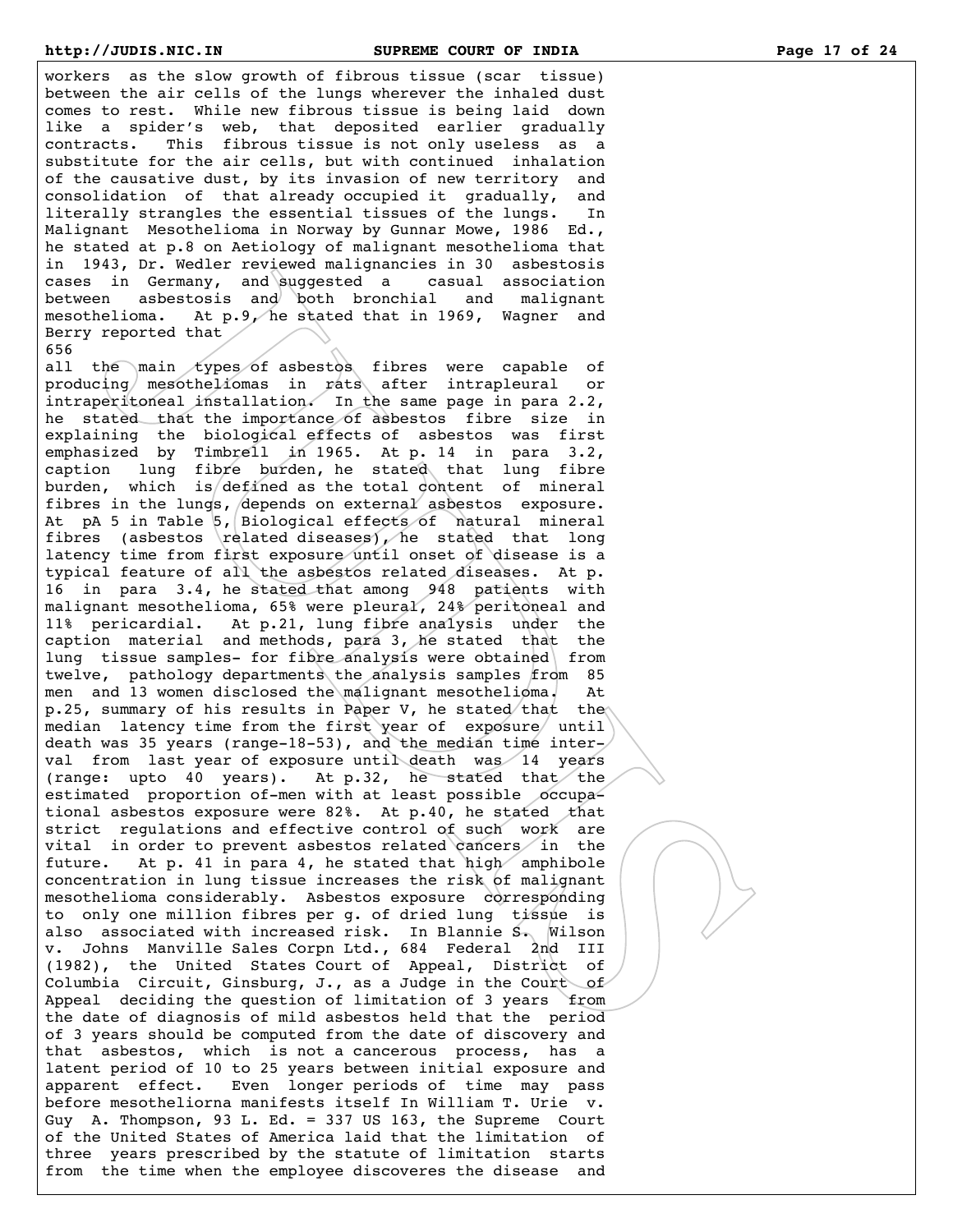the cause of action accrues only when diagnosis of the disease is accomplished, and not when the employee unwittingly, contracts it nor is each inhalation of silica dust a separate torn giving rise to a fresh cause of action. 19.It would thus be clew that disease occurs wherever the exposure to the toxic or carcinogenic agent occurs, regardless of the country the type of industry, job title, job assignment, or location of exposure. The disease will follow the trail of the exposure, and extend the chain of carcinogenic risk beyond the workplace. It is the exposure and the nature of that exposure to asbestos that determines the risk and the diseases which subsequently result. The development of the carcinogenic risk due to asbestos or any other carcinogenic agent, does not require a continu-657

ous exposure. The cancer risk does not cease when the exposure to the carcinogenic agent ceases, but rather the individual carries the increased risk for the remaining years  $of/life$ . The exposure to asbestos and the resultant long tragic chain of adverse medical, legal and societal consequences, reminds the legal and social responsibility of the employer or the producer not to endanger the workmen or the community of the society. He or it is not absolved of the inherent responsibility to the exposed workmen or the society at large. They have the responsibility legal, moral and social to provide protective measures to the workmen and to the public or all those who are exposed to the harmful consequences of their products. Mere adoption of regulations for the enforcement has no real meaning and efficacy without die professional, industrial and governmental resources and legal and moral determination to implement such regulations.

20. The preamble and Article 38 of the Constitution  $\setminus$  of India the supreme law, envisions social justice as its arch to ensure life to be meaningful and liveable with human dignity. Jurisprudence is the eye of law giving an  $/$  insight into the environment of which it is the expression. It relates the law to the spirit of the time and makes it richer. Law is the ultimate aim of every civilised society as a key system in a given era, to meet the needs and demands of its time. Justice, according to law, comprehends social urge and commitment. The Constitution commands justice, liberty, equality and fraternity as supreme values to usher in the egalitarian social, economic and political democracy. Social justice, equality and dignity of person are corner stones of social democracy. The concept 'social justice' which the Constitution of India engrafted, consists of diverse principles essential for the orderly  $g$  growth, and development of personality of every citizen. "Social justice" is thus an integral part of "justice" in generic sense. Justice is the genus, of which social justice is one of its species. Social justice is a dynamic device to mitigate the sufferings of the poor, weak, Dalits, Tribals and deprived sections of the society and to elevate them to the level of equality to live a life with dignity of person. Social justice is not a simple or single idea of a society but is an essential part of complex of social change to relieve the poor etc. from handicaps, penury to ward off distress, and to make their life liveable, for greater good of the society at large. In other words, the aim of social justice is to attain substantial degree of social, economic and political equality, which is the legitimate expectations. Social security, just and humane conditions of work and leisure to workman are part of his meaningful right to life and to achieve self-expression of his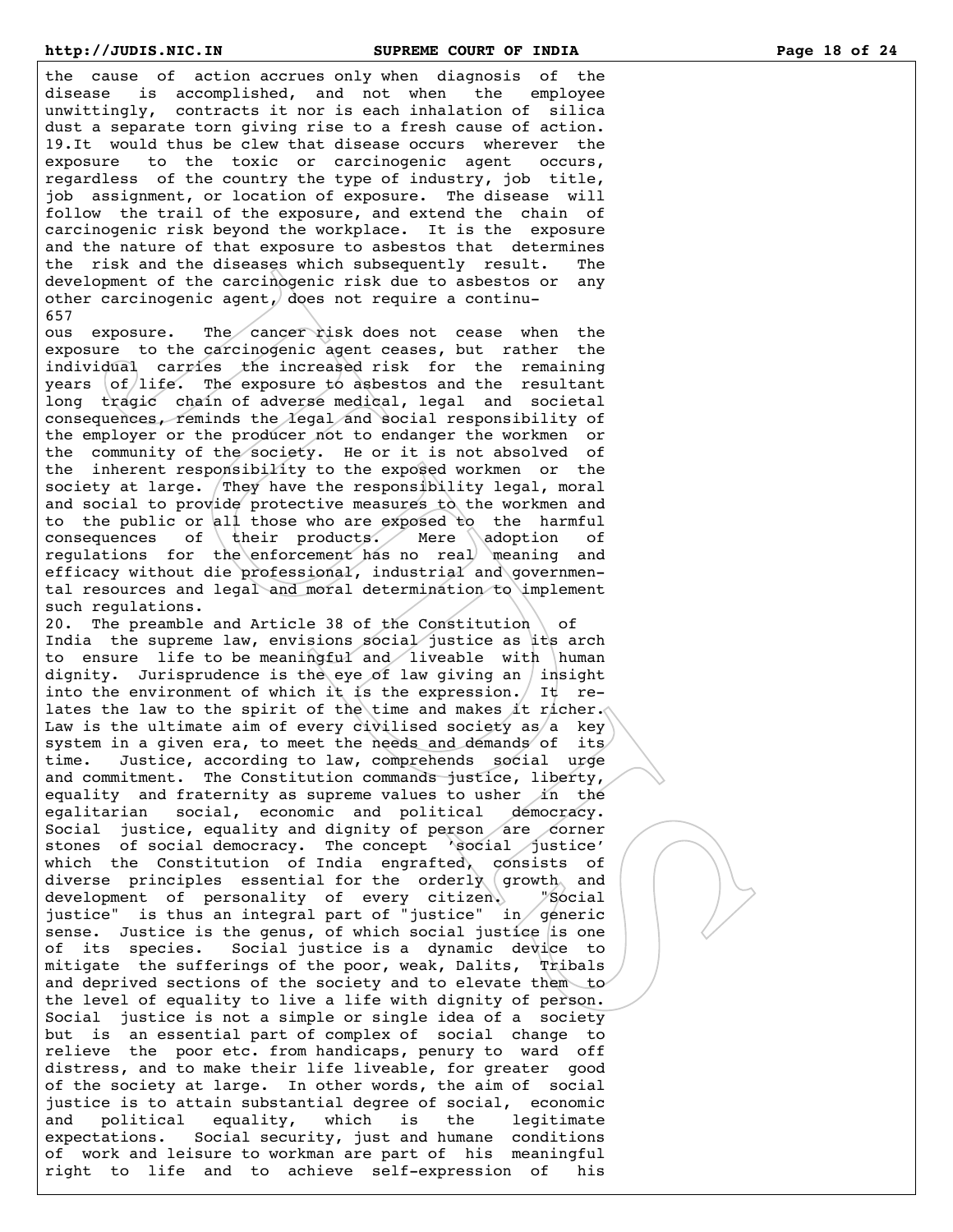personality and to enjoy the life with dignity, the State should provide facilities and opportunities to them to reach at least minimum standard of health, economic security and civilised living while sharing according to the capacity, social and cultural heritage.

21. In a developing society like. ours steeped with unbridgeable and ever widening gaps of inequality in status and of opportunity, law is calalist. rubican to the poor etc. to reach the ladder of social justice, Justice K. Subba Rao, the former Chief Justice of this Court, in his "Social Justice and Law' at page 2, had stated that "Social Justice is one of the disciplines of justice and the discipline of justice relates to the society." What is due 658

cannot be ascertained by absolute standard which keeps changing depending upon the time, place and circumstance. The constitutional concern of social justice as an elastic continuous process is to accord justice to all sections of the society by providing facilities and opportunities to remove handicaps and disabilities with which the poor etc. are languishing to secure dignity of their person. The Constitution, therefore, Mandates the State to accord justice to all members of the society in all facets of human activity. The concept of social justice embeds equality to flavour and enliven practical content of 'life'. Social justice and equality are complementary to each other so that both should maintain their vitality. Rule of law, therefore, is a potent instrument of social justice to bring about equality in results.

22. Article 1 of the Universal Declaration of Human Rights asserts human sensitivity and moral responsibility of every State that "all human beings are born free and equal in dignity and rights. They are endowed with reason and conscience and should act towards one another in a spirit of brotherhood." The Charter of the United Nations thus reinforces the faith in fundamental human rights and in the dignity and worth of the human person envisaged in the directive principles of State policy as part of the constitution. The jurisprudence of personhood or philosopy of the right to life envisaged under Article 21, enlarges its sweep to encompass human personality in its full blossom with invigorated health which is a wealth to the workman to can his livelihood to sustain the dignity of person and to live a life with dignity and equality.

23. Article 38(1) lays down the foundation for human rights and enjoins the State to promote the welfare of the people by securing and protecting, as effectively as it may, a social order in which justice, social, economic and political, shall inform all the institutions of the national life. Art.46 directs the State to protect the poor from social injustice and all forms of exploitation.  $\leftarrow$  Article 39(e) charges that the policy of the State shall be to secure "the health and strength of the workers". Article 42 mandates that the States shall make provision, statutory or executive "to secure just and humane conditions of work". Article 43 directs that the State shall "endeavour to secure to all workers, by suitable legislation or economic organisation or any other way to ensure decent standard of life and full enjoyment of leisure and social and cultural opportunities to the workers". Article 48-A enjoins the State to protect and improve the environment. As human resources are valuable national assets for peace, industrial or material production, national wealth, progress, social stability, descent standard of life of worker is an input. Art. 25(2) of the universal declaration of human rights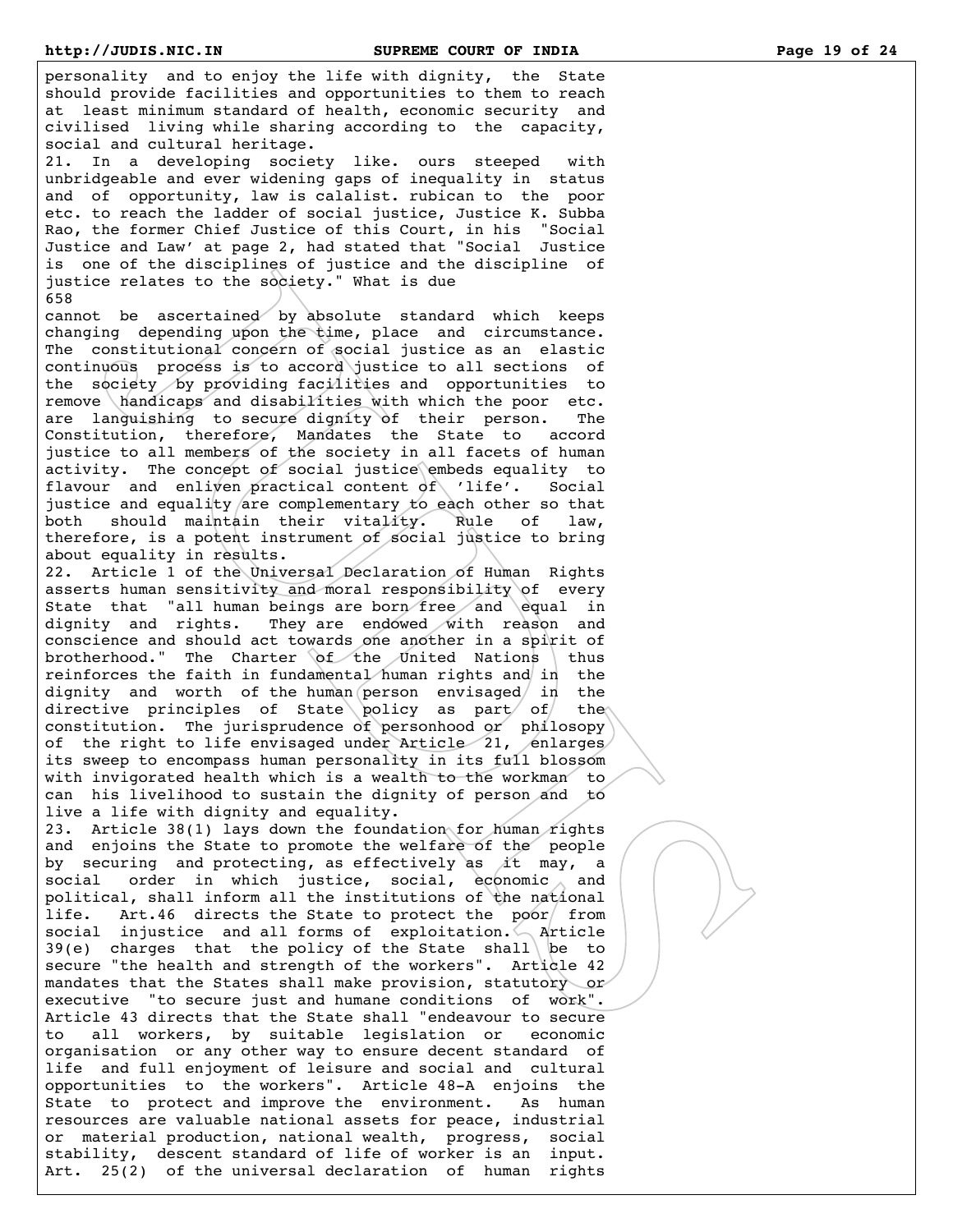ensures right to standard of adequate living for health and well-being of the individual including medical care, sickness and disability, Article 2(b) of the International Convention on Political, Social and Cultural Rights protects the right of worker to enjoy just and favourable conditions of work ensuring safe and healthy working conditions. 24. The expression 'life' assured in Art.21 of the Constitution does not connote mere animal existence or

continued drudgery through life. It has a much wider meaning which includes right to livelihood, better standard of life, hygienic conditions 659

in work place and leisure. In Olga Tellis v. Bombay Municipal Corporation, 1985(3) SCC 545, this Court held that no person can live without the means of living i.e. means of livelihood. If the right to livelihood is not treated as a part of the constitutional right to life, the easiest way of depriving a person of his right to life would be to deprive him of his means of livelihood to the point of abrogation. Such deprivation would not only denude the life of its effective content of meaningfulness but it would make life impossible to live, leave aside what makes life liveable. The right to life with human dignity encompasses within its fold, some of the finer facets of human civilisation which makes life worth living. The expanded connotation of life would mean the tradition and cultural heritage of the persons concerned. In State of H.P. v. Umed Ram Sharma, (1986)2 SCC 68, this Court held that the right to life includes the quality of life as understood in its richness and fullness by the ambit of the constitution. Access to road was held to be an access to life itself in that state. 25.In Sunil Batra v. Delhi Administration, (1978) 4 SCC 494, considering the effect of solitary confinement of a prisoner sentenced to death and the meaning of the word 'life' enshrined under Article 21, the Constitution Bench held that the quality of-life covered by Article 21 is something more than the dynamic meaning attached to life and liberty. The same view was reiterated in Board of Trustees of the port of Bombay v. D.R. Nadkarni, (1983) 1 SCC 124, Vikrant Deo Singh Tomar v. State of Bihar,  $(1988)$  Suppl.SCC 734, R. Autyanuprasi v. Union of India, (1989)1 Suppl. SCC 251. In Charles Sobraj v. Supdt. Central Jail, Tihar, AIR 1978 SC 1514, this Court held that the right to life includes right to human dignity. The right against torture,  $\sqrt{\text{cruel}}$  or unusual punishment or degraded treatment was held to violate the right to life. In Bandhua Mukti Morcha v. Union of India,  $(1984)$  3 SCC 161 at 183-84, this Court held that the right to live with human dignity, enshrined in Article, 21, derives its life-breath from the directive principles of the State policy and particularly Clauses (e) and (f) of Article 39 and Articles 41 and 42. In C.E.S.C. Ltd. & Ors. v. Subhash Chandra Bose, 1992(1) SCC 441, considered the gamut of operational efficacy of Human Rights and the constitutional rights, the right to medical aid and health and held that the right to social justice are fundamental rights. Right to free legal aid to the poor and indigent worker was held to be a fundamental right in Khatri (11) v. State of Bihar, (1981)1 SCC 627. Right to education was held to be a fundmental right vide Maharashtra State B.O.S. & H.S. Education v. K.S. Gandhi, 1991(2) SCC 716. and Unni Krishnan v. State of A.P., (1993)1 SCC 645. 26. The right to health to a worker is an integral facet of meaningful right to life to have not only a meaningful existence but also robust health and vigour without which worker would lead life of misery. Lack of health denudes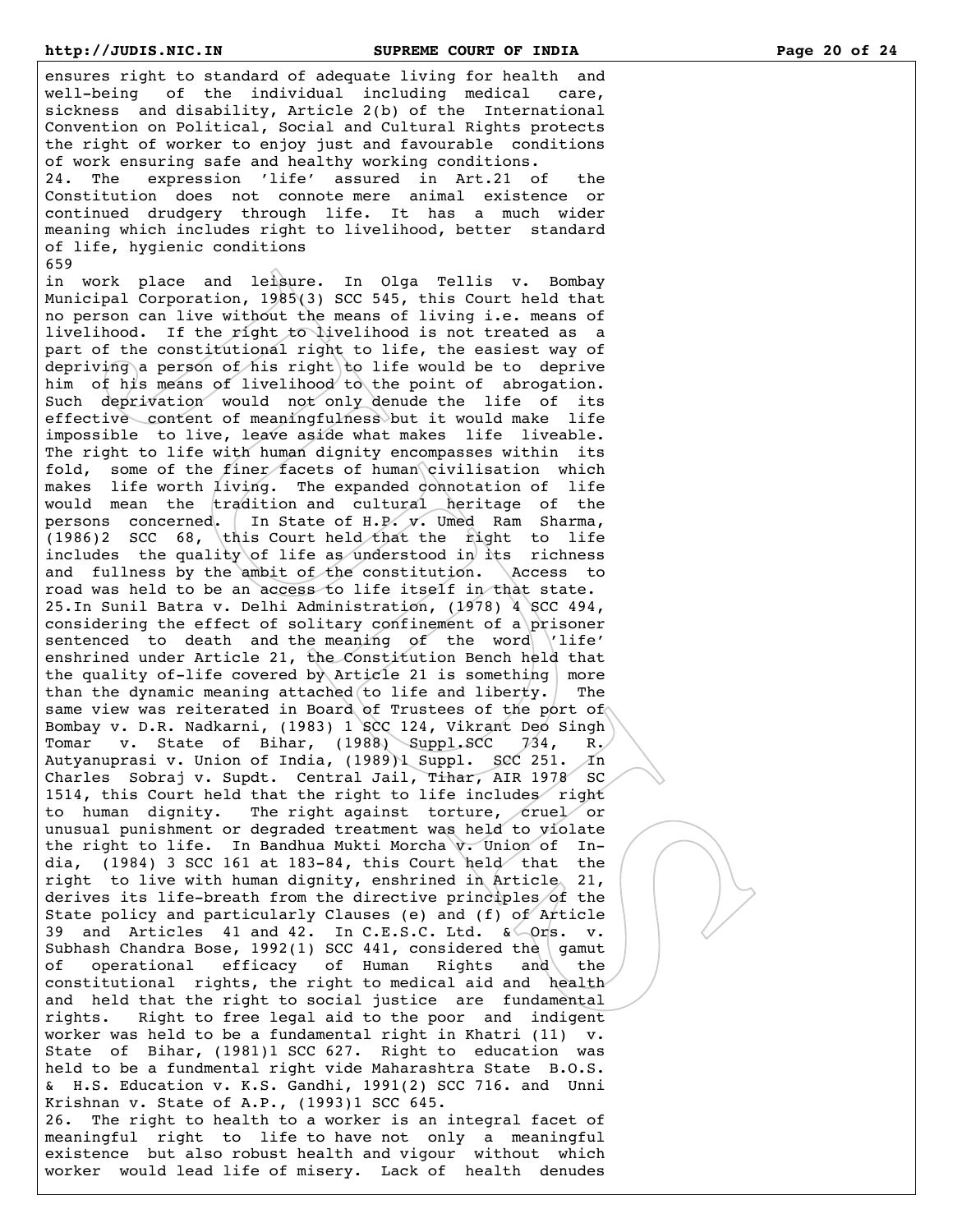his livelihood. Compelling economic necessity to work in an industry exposed to health hazards due to indigence to bread-winning to himself and his dependents, should not be at the cost of the health and vigour of the workman. Facilities and opportunities, as enjoined in Article 38, should be provided to protect the health of the workman. Provision for medical test and treatment invigorates the health of the worker for

660

higher production or efficient service. Continued treatment, while in service or after retirement is a moral, legal and constitutional concomitant duty of the employer and the State. Therefore, it must be held that the right to health and medical care is a fundamental right under Article 21 read with Articles  $39(c)$ , 41 and 43 of the Constitution and make the life of the workman meaningful and purposeful with dignity of person. Right to life includes protection of the health and strength of the worker is a minimum requirement to enable a person to live with human dignity. The State, be it Union or State government or an industry, public or private, is enjoined to take all such action which will promote health, strength and vigour of the workman during the period of employment and leisure and health even after retirement as basic essentials to live the life with health and happiness. The health and strength of the worker is an integral facet of right to life. Denial thereof denudes the workman the finer facets of life violating Art.21. The right to human dignity, development of personality, social protection, right to rest and leisure are fundamental human rights to a workman assured by the Charter of Human Rights, in the Preamble and Arts.38 and 39 of the Constitution. Facilities for medical care and health against sickness ensures stable manpower for \economic development and would generate devotion to duty and dedication to give the workers' best physically as well as mentally in production of goods or services. Health of the worker enables him to enjoy the fruit of his labour, keeping him physically fit and mentally alert for leading a successful life, economically, socially and culturally. Medical facilities to protect the health of the workers are, therefore, the fundamental and human rights to the workmen. 27. Therefore, we hold that right to health, medical aid to protect the health and vigour to a worker while in service or post retirement is a fundamental right under Article  $/21$ , read with Articles 39(e), 41, 43, 48A and all related Articles and fundamental human rights to make the  $\Lambda$ ife of the workman meaningful and purposeful with dignity of person.

28. In M. C. Mehta v. Union of India,  $(1987)$   $4$  SCC  $/$  463, when tanneries were discharging effluents into the river Ganges, this Court, in a public interest litigation,  $\mid$  while directing to implement Water (Prevention and Control of Pollution) Act or Environment (Protection) Act, prevented the tanneries etc. by appropriate directions from discharging effluents into the river Ganga, directed establishment of primary treatment plants etc. and such of these industries that did not comply with the directions were ordered to be closed. when ecological balance was getting upset by destroying forest due to working the mines, this Court directed closer of the mines. In Pt Parmanand Katara v. Union of India, (1989)4 SCC 286, Ohs court directed even private doctors or hospitals to extend services to protect the life of the patient, be an innocent or a criminal liable for punishment in accordance with law. In National Textile Workers' Union v. P.R. Ramakrishnan,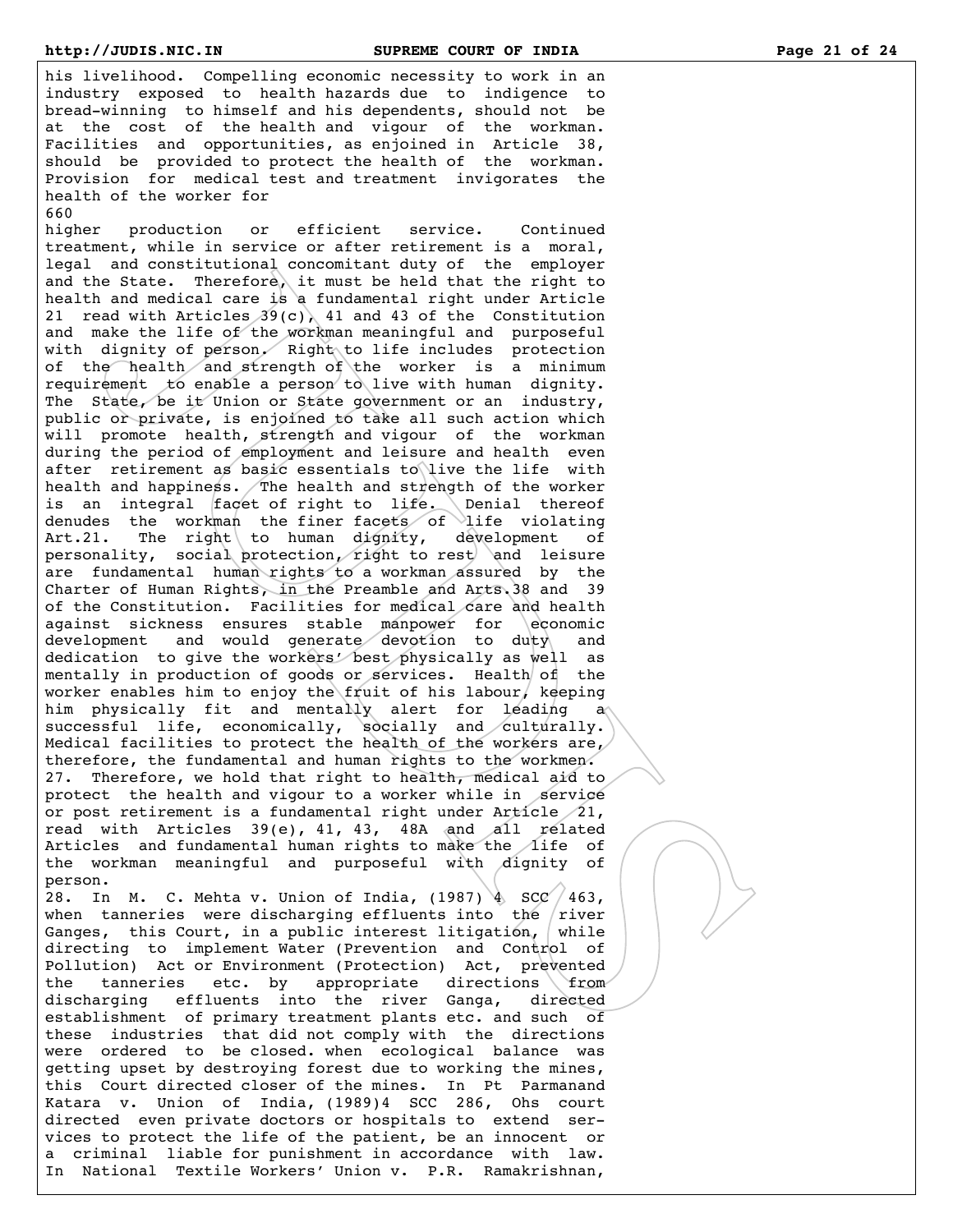661

1983(1) SCR 922, the Constitution Bench, per majority, held that the role of a company in modem economy and their increasing impact of individuals and groups through the ramifications of their activities, began to be increasingly recognised. The socio-economic objectives set out in Part IV of the constitution guide and shape the new corporate phi-

losophy. "Today social scientists and thinkers regard a company as a living vital and dynamic social organism with firm and deep rooted affiliations with the rest of the community in which it functions. It would be wrong to look upon it as something belonging to the shareholders." It was further held that "it is not only the shareholders who have supplied capital who are interested in the enterprise which is being run by a company but the workers who supply labour are also equally, if not, more interested because what is produced by the enterprise is the result of labour as well as capital. In fact, the owners of capital bear only limited financial risk and otherwise contribute nothing to production while labour contributes a major share of the product. While the former⁄invest\_only\_a part of their moneys, the latter invest their sweat and toil, in fact their life itself. The workers, therefore, have a special place in a socialist pattern of society. They are not mere vendors of toil, they are not a marketable commodity to be purchased by the owners of capital. They are producers of wealth as much as capital nay very much more. They supply labour without which capital would be impotent and they, at the least, equal partners with capital in the enterprise. Our constitution has shown profound concern for the workers and given them a pride of place in the new socioeconomic order envisaged in the Preamble and the Directive Principles of State Policy. The Preamble contains the profound declaration pregnant with meaning and hope for millions of peasants and workers that India shall be a socialist democratic republic where social and economic justice will inform all the institutions of national life and there will be equality of status and opportunity for all and every endeavour shall be made to promote fraternity ensuring the dignity of the individual. " In that case, the question was whether the labour is entitled to be heard before a company is closed and liquidator is appointed. In considering that question vis-a-vis Article 43-A of the constitution, this Court, per majority, held that they are entitled to be heard before appointing a liquidator in a winding up proceedings of the company.

29. In Workmen of Meenakshi Mills Lid v. Meenakshi Mills Ltd. (1992) 3 SC(: 3 36, a Bench of three Judges considered the vires of Section 25-N of the Industrial Disputes Act on the anvil of Article 19(1)(f) of the Constituion.  $\leftarrow$  It was held that the right of the Management under Article  $19(1)(f)$ is subject to the mandates contained in Articles 38,  $\sqrt{39-A}$ , 41 and 43. Accordingly, the fundamental right, under Article 19(1)(g) was held to be subject to the directive principles and s.25-N does not suffer from the vice of unconstitutionality.

30. It would thus be clear that in an appropriate case, the Court would give appropriate directions to the employer, be it the State or its undertaking or-private employer to make the right to life meaningful; to prevent pollution of work place; protection of the environment; protection of the health of the workman or to preserve free and unpolluted water for the safety and health of the people. The authorities or even private persons or industry are bound by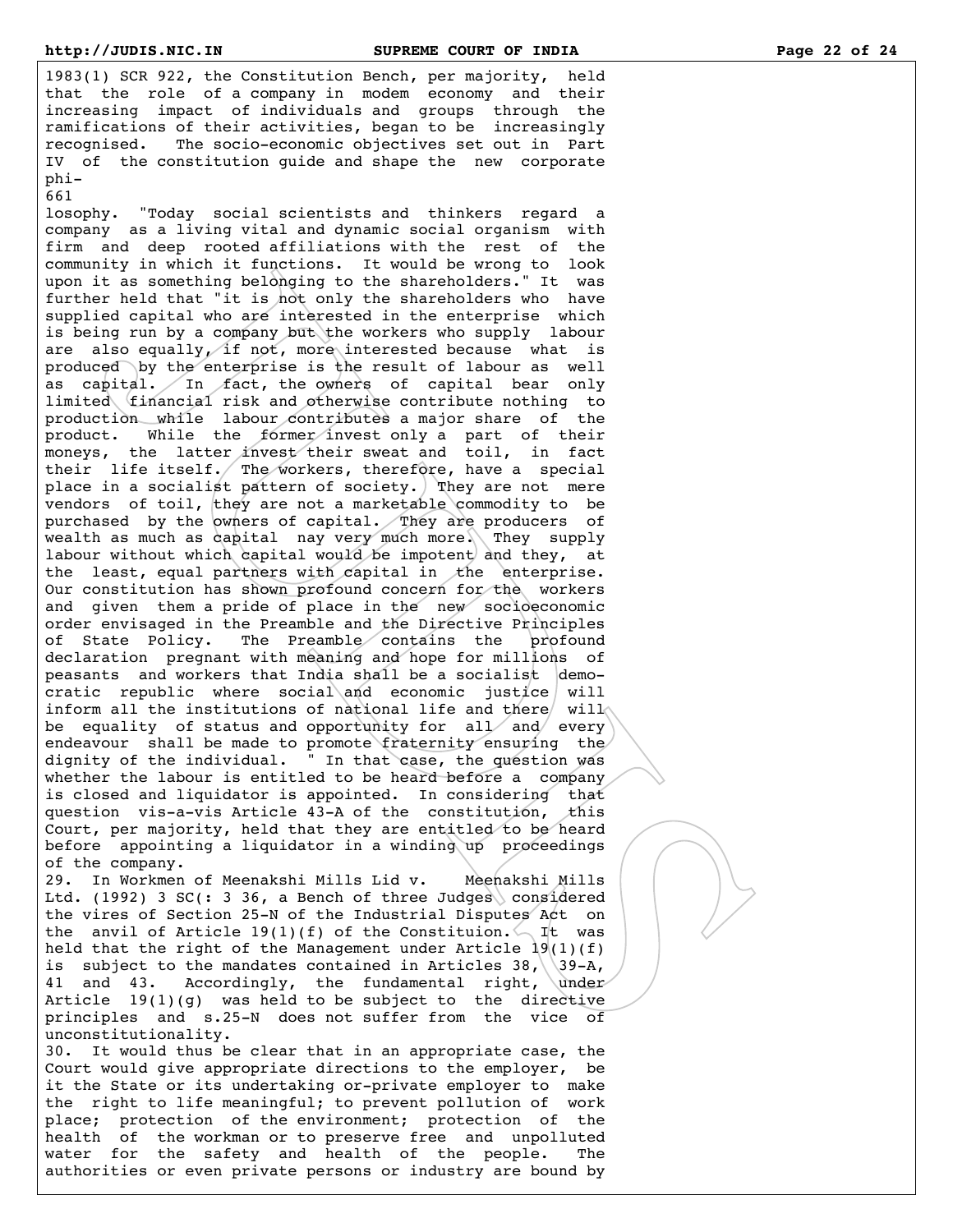the directions issued by this Court under Article 32 and Article 142 of the Constitution.

31. Yet another contentions of the petitioners is that the workman affected by asbestosis are suffering from lung cancer

662

and related ailments and they were not properly diagnosed. They be sent to national institute and such of those found suffering from diseases developed due to asbestos, proper compensation paid. It is needless to reiterate that they need to be re-examined and cause for the disease and the nature of the disease diagnosed. Thereon each one of them whether entitled to damages? The employer is vicariously liable to pay damages is unquestionable. The award of compensation in proceedings under Article 32 or 226 is a remedy available in public law. In Rudul Sah v. State of Bihar, 1983(3) SCR 508, it was held that this Court under Article 32 can grant compensation for the deprivation of personal liberty, though ordinary process of court, may be available to enforce the right and money claim could be granted by this Court. Accordingly compensation was awarded. This view was reiterated in Nilabati Behera v. State of Orissa, (1993) 2 SCC 746 and awarded monetary compensation for custodial death lifting the State immunity from the purview of public law. It is, therefore, settled law that in public law claim for compensation is a remedy available under Article 32 or 226 for the enforcement and protection of fundamental and human rights. The defence of sovereign immunity is inapplicable and alien to the concept of guarantee of fundamental rights. Them is no question of de fence being available for constitutional remedy. It is a practical and inexpensive mode of redress available for the contravention made by the State, its servants, it instrumentalities, a company or a person in the purported exercise of their powers and enforcement of the rights claimed either under the statutes or licence issued under the statute or for the enforcement of any right  $\int$ or duty under the constitution or the law. 32. The Government of India issued model Rule 123-A under

the Factories Act for adoption. Under the directions issued by this Court from time to time, all the State governments have by now amended their respective rules and adopted the same as part of it but still there are yearning gaps in their effective implementation in that behalf. It is, therefore, necessary to issue appropriate directions. In the light of the rules "All Safety in the Use of Asbestos" issued by the I.L.O., the same shall be binding on all the industries. As a fact, the 13th respondent Ferodo Ltd admitted in its written submissions that all the major industries in India have formed an association called the "Asbestos Information Centre" (AIC) affiliated to the Asbestos International Association(AIA), London. The AIA has been publishing a code of conduct for its members in  $\frac{\cdot}{\cdot}$ dance with the international practice and all the members of AIC have been following the same. In view of that admission, they are bound by the directions issued by the ILO referred to in the body of the judgment. In that view, it is not necessary to issue any direction to Union or State Governments to constitute a committee to convert the dry process of manufacturing into wet process but they are bound by the rules not only specifically referred to in the judgment but all the rules in that behalf in the above I.L.O. rules. The Employees State Insurance Act and the Workmen's Compensation Act provide for payment of mandatory compensation for the injury or death caused to the workman